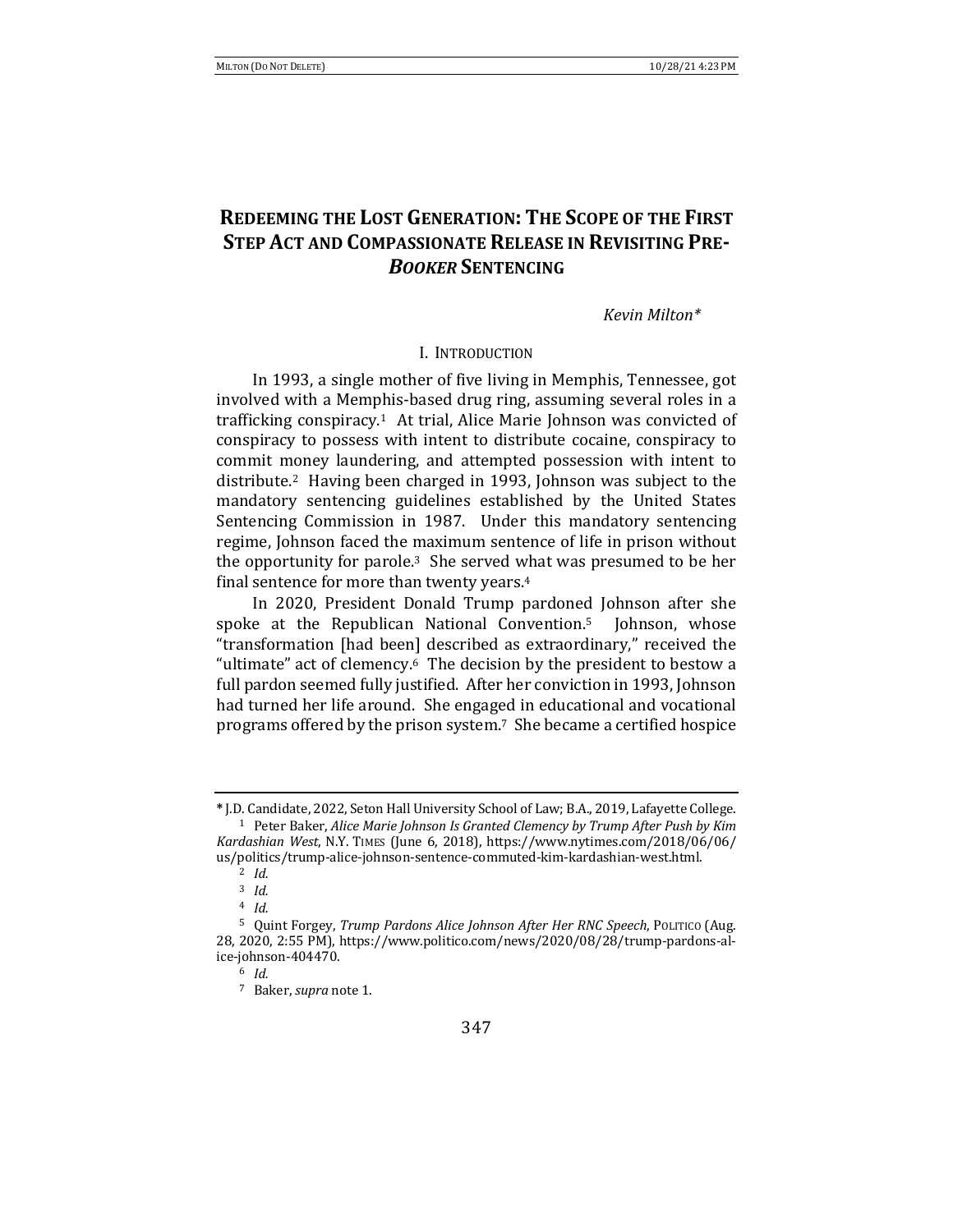worker and an ordained minister.<sup>8</sup> She even helped coordinate the prison Special Olympics.<sup>9</sup> In light of all this, it is hardly surprising that Johnson received one of the highest, albeit one of the rarest, forms of clemency.10

While Johnson walked free under the auspices of a presidential pardon, her co-conspirator, Curtis McDonald, sought relief in the courts in another way—in the form of compassionate release.<sup>11</sup> McDonald, much like his co-conspirator, was also considered an "exemplary prisoner."<sup>12</sup> Supporters spoke of him magniloquently, noting that he had "change[d] the lives of others  $\dots$  in prison with him" as well as his own.<sup>13</sup> Family, friends, and the press cried out for clemency.<sup>14</sup> Despite the strong pathos on his side, McDonald, unlike his co-conspirator, was denied his second chance.<sup>15</sup>

While such a decision might seem regrettable, only a few years ago McDonald would have had little ability to seek relief. But in 2018, Congress passed the First Step Act (FSA),<sup>16</sup> one of the most significant criminal justice reform bills in recent memory.<sup>17</sup> Among its more extensive provisions, the FSA called for the implementation of a risk and needs assessment system and the retroactive application of the Fair Sentencing Act of 2010.<sup>18</sup> The FSA also altered long-standing compassionate release provisions.<sup>19</sup> Under the FSA, inmates could now petition courts directly for compassionate release rather than through

<sup>10</sup> *See* Rachel E. Barkow, *Clemency and Presidential Administration of Criminal Law*, 90 N.Y.U. L. REV. 802, 807 (2015).

<sup>11</sup> United States v. McDonald, No. 94-cr-20256-1, 2020 U.S. Dist. LEXIS 106051, at  $*1-2$  (W.D. Tenn. June 8, 2020).

<sup>12</sup> Tonyaa Weathersbee, *Alice Marie Johnson is Free. It's Past Time for Curtis McDonald to Join Her.*, COM. APPEAL (June 20, 2020, 8:00 AM), https:// www.commercialappeal.com/story/news/local/2020/06/20/advocates-rally-freealice-marie-johnson-co-defendant-curtis-mcdonald-risk-covid-19-juneteenthmarch/3210730001/.

<sup>13</sup> *Id.*

<sup>&</sup>lt;sup>8</sup> Leora Arnowitz, *Alice Marie Johnson Pens Book with Kim Kardashian Intro: 6 Things We Learn in 'After Life*,*'* USA TODAY (May 21, 2019, 11:40 AM), https:// www.usatoday.com/story/life/books/2019/05/21/alice-marie-johnson-book-afterlife-kim-kardashian-trump/3695343002/.

<sup>&</sup>lt;sup>9</sup> Baker, *supra* note 1.

<sup>14</sup> *Id.*

<sup>15</sup> *McDonald*, 2020 U.S. Dist. LEXIS 106051, at \*28.

<sup>&</sup>lt;sup>16</sup> First Step Act of 2018, Pub. L. No. 115-391, 132 Stat. 5194 (2018).

<sup>&</sup>lt;sup>17</sup> Mirko Bagaric et al., *Erasing the Bias Against Using Artificial Intelligence to Predict Future Criminality: Algorithms are Color Blind and Never Tire,* 88 U.CIN.L.REV.1037, 1040 (2020).

<sup>&</sup>lt;sup>18</sup> First Step Act § 101(a), § 404(b).

<sup>&</sup>lt;sup>19</sup> First Step Act § 603(b).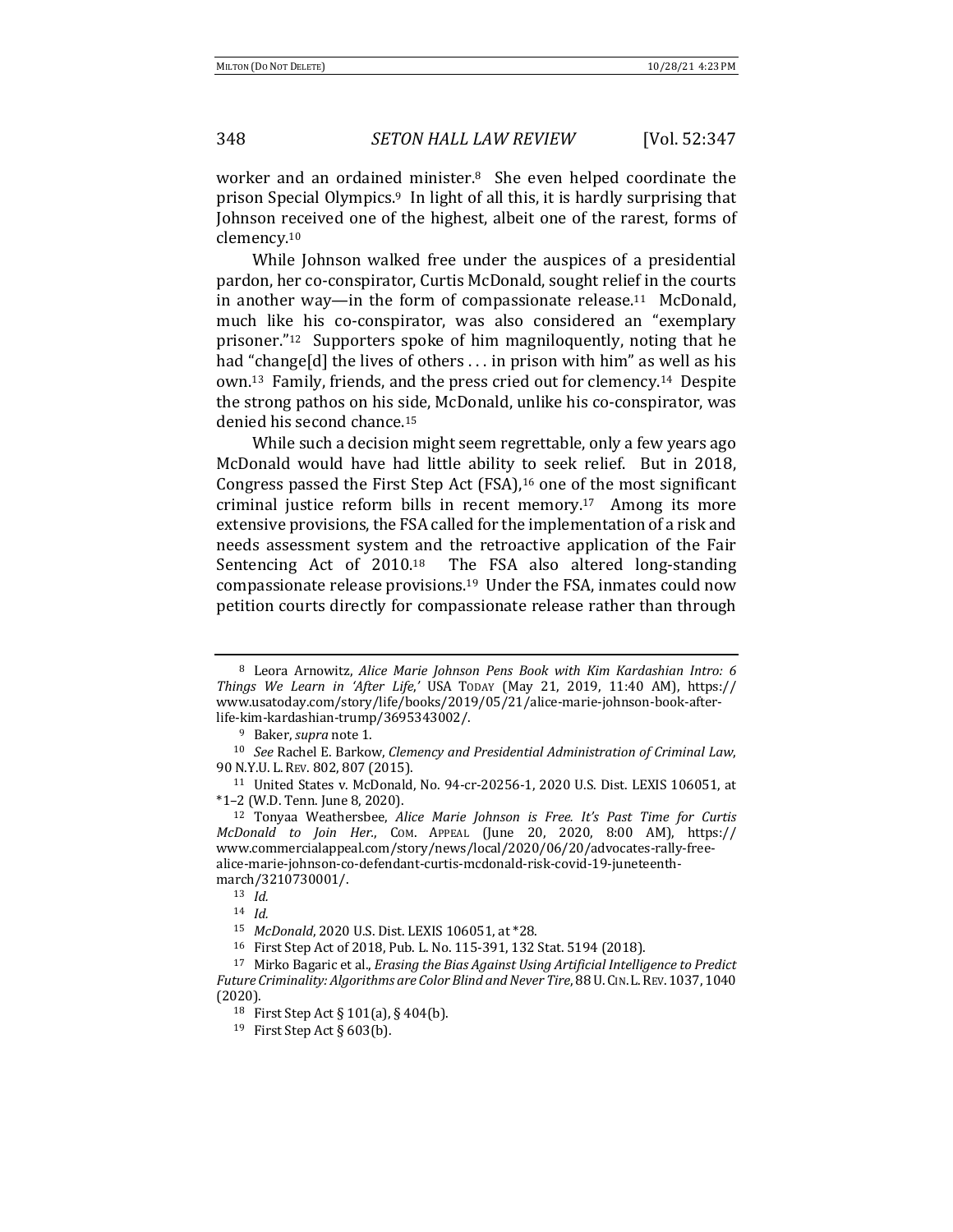the intermediary of the Bureau of Prisons,<sup>20</sup> and courts could now grant such release should the inmate demonstrate extraordinary and compelling reasons for doing so. $21$ 

Although there are thousands of inmates like Alice Johnson who were sentenced under the now-defunct mandatory guidelines regime, $22$ a severe minority will receive a personal pardon from the president, as evidenced by McDonald's case. Yet, the expansion of compassionate release under the FSA may seem like a natural means of granting more pardons, of correcting a time where judges were forced to impose what some considered "draconian" mandatory sentences, $23$  or of providing incentives and clemency to those exempt from the FSA. This power, of course, is not unfettered. Any judge seeking to relieve inmates of their mandatory sentences must grapple with the question of what reasons establish extraordinary and compelling grounds for their complete release.24

This is the question before the courts today, and the answers from the district courts are far from uniform. And while every judge may hope to have a petition from an inmate as exemplary as Alice Johnson, each inmate will present nuanced factual contexts in which to consider the phrase "extraordinary and compelling." Factors such as old age, illness, or family obligations may lend themselves naturally to the inquiry (indeed, they were separate reasons for release in themselves), $25$  and good behavior might be a natural place to start as well. Beyond that, however, little guidance has been given to the courts in defining what constitutes extraordinary and compelling reasons for release.

But what of the change in the guidelines regime itself? Could this alone be a factor in the compassionate release inquiry that carries weight? From the establishment of the United States Sentencing Commission in 1987 to the Supreme Court's decision in *United States v. Booker* in 2005 rendering them advisory, thousands of inmates were sentenced based on what are now considered unconstitutional guidelines, which failed to allow for judicial discretion.<sup>26</sup> What weight,

<sup>20</sup> *Id.*

 $21$  18 U.S.C. § 3582(c)(1)(A)(i).

<sup>&</sup>lt;sup>22</sup> Richard A. Posner, *The Supreme Court, 2004 Term: Foreword: A Political Court,* 119 HARV. L. REV. 31, 59 (2004).

<sup>&</sup>lt;sup>23</sup> Robert J. Conrad, Jr. & Katy L. Clements, *The Vanishing Criminal Jury Trial: From Trial Judges to Sentencing Judges*, 86 GEO. WASH. L. REV. 99, 127 (2018).

 $24$  18 U.S.C. § 3582(c)(1)(A)(i).

<sup>&</sup>lt;sup>25</sup> U.S. SENTENCING GUIDELINES MANUAL § 1B1.13 app. n.1 (U.S. SENTENCING COMM'N 2018).

<sup>&</sup>lt;sup>26</sup> Ryan W. Scott, *In Defense of the Finality of Criminal Sentences on Collateral Review*, 4 WAKE FOREST J.L.&POL'Y 179, 215 (2014).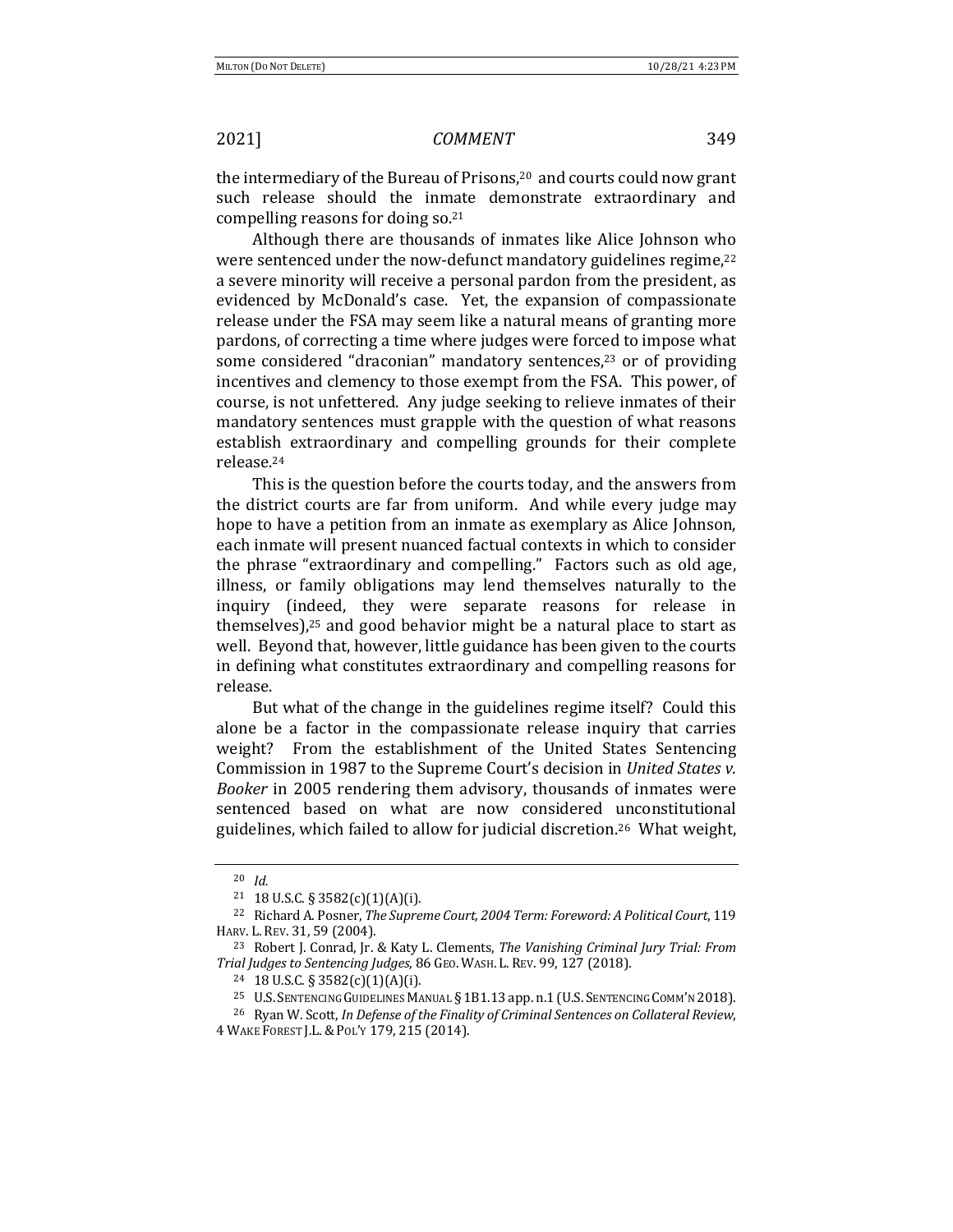if any, should this change in the sentencing regime brought about by *Booker* carry when considering an inmate's petition for compassionate release?

This Comment proposes that, despite some optimism, $27$  the compassionate release provisions of the FSA are inadequate to remedy a number of pre-*Booker* sentences based on a change in guidelines, and that guidance from the Sentencing Commission is necessary to address the concerns of judges and their disparate solutions. Part II provides a brief overview of both the sentencing guidelines and compassionate release as well as other second look provisions. Part III presents a sample of several recent district court opinions that address the place of the change in guidelines in considering compassionate release requests and outlines some of the major definitions each court has ascribed to "extraordinary and compelling reasons." Part IV synthesizes these decisions and attempts to draw preliminary conclusions on the importance of the guidelines change and issues in applying it as a factor in compassionate release proceedings. Part V concludes by describing certain alternatives to using compassionate release. This part ultimately argues that the compassionate release statute would be a good second look provision, useful in correcting the harsh outcomes of the mandatory sentencing era, provided it is amended to include certain per se rules and rebuttable presumptions that make it both fair and easy to administer.

### II. THE SENTENCING GUIDELINES AND COMPASSIONATE RELEASE

### A. *Sentencing Before and After 1987*

Before 1987, sentencing was largely the domain of the judge.<sup>28</sup> In the years leading up to the creation of the Sentencing Commission, federal judges had largely unlimited discretion in imposing a sentence.<sup>29</sup> The sheer amount of discretion led some to condemn the sentencing system and its resulting disparities.<sup>30</sup> Over the years, demands for judicial accountability and uniformity in sentencing gained traction. $31$ Due in part to the generally perceived need for uniformity in sentencing, as well as the "tough on crime" politics of the day, in 1984, Congress

<sup>27</sup> *See* Jones v. United States, 431 F. Supp. 3d 740, 743–44 (E.D. Va. 2020) ("With this newest legislation, Congress has indeed taken the first step to begin correcting the wrongs done to the lost generation of 1984 to 2005.").

<sup>&</sup>lt;sup>28</sup> United States v. Crosby, 397 F.3d 103, 113 (2d Cir. 2005).

<sup>29</sup> *Id.*

<sup>&</sup>lt;sup>30</sup> Jenia Iontcheva, *Jury Sentencing as Democratic Practice*, 89 VA. L. REV. 311, 352-53 (2003).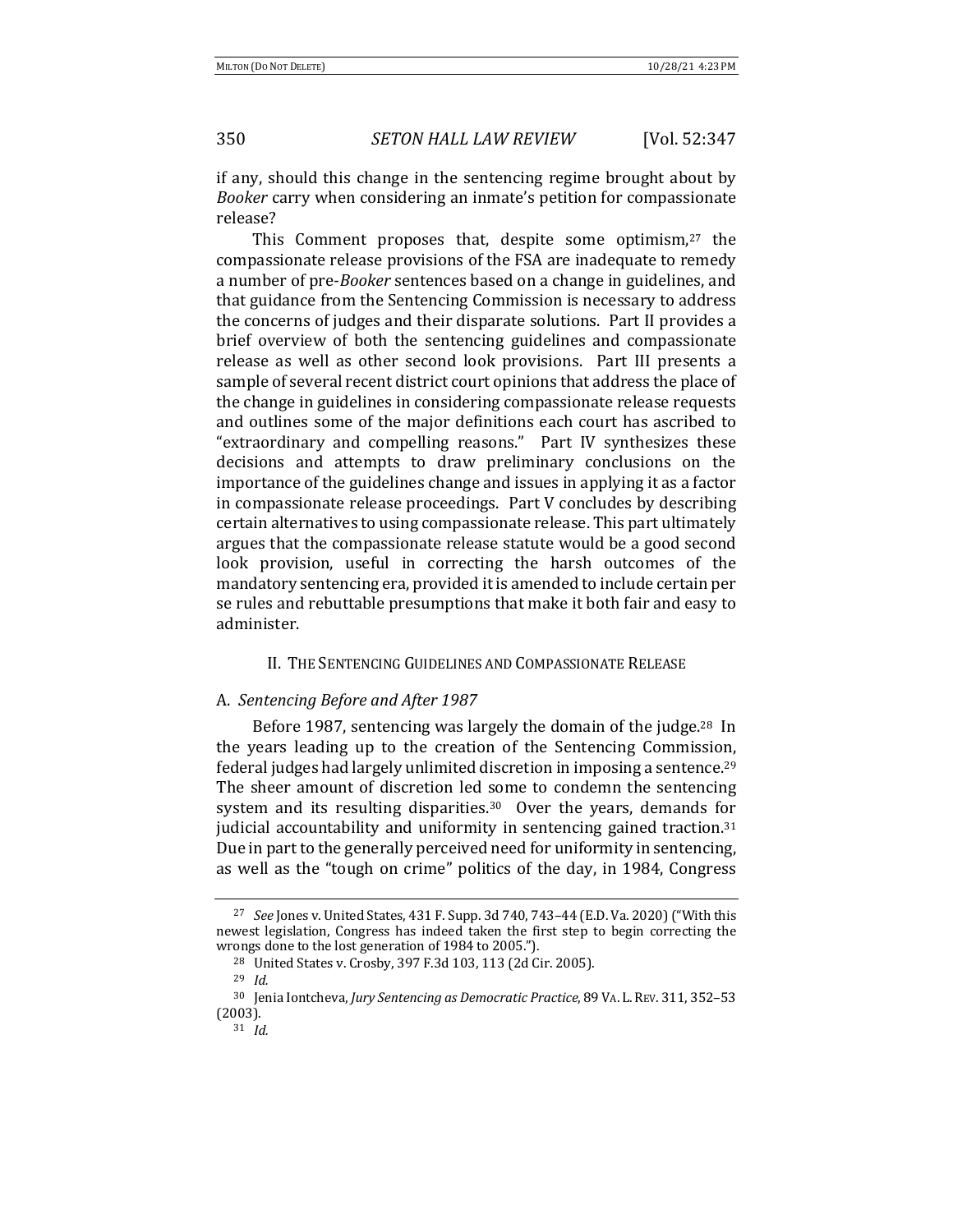enacted the Comprehensive Crime Control Act.<sup>32</sup> One of its provisions, the Sentencing Reform Act, created the United States Sentencing Commission (the "Sentencing Commission"), an independent agency of the judicial branch tasked with creating sentencing guidelines for the federal courts.<sup>33</sup>

The Sentencing Commission's guidelines created a comprehensive set of rules which directed courts to impose certain minimum and maximum sentences based on the severity of the crime and the defendant's criminal history.<sup>34</sup> From 1987 until 2005, these "guidelines" were, in fact, mandatory.<sup>35</sup> Judges were required to sentence defendants based on a two-axis chart, considering the severity of the crime and criminal history. A dizzying array of aggravating and mitigating factors also influenced sentence length.<sup>36</sup> Moreover, the guidelines, betraying their advisory namesake, allowed departures only for certain specified reasons.<sup>37</sup>

While reactions to the guidelines varied, a few federal judges at the time lamented the changes brought about by the new regime. Some judges complained of their inability to adjust sentencing based on several issues not accounted for in the guidelines, essentially turning them into "robots" that could not account for the "human factor" inherent in sentencing.<sup>38</sup> The guidelines, for example, discouraged departures based on family matters, employment, and good works.<sup>39</sup> In many cases, judges openly indicated their begrudging adherence to the mandatory guidelines regime overall. $40$  Beyond the judiciary, several scholars criticized the harsh outcomes of the Sentencing Reform Act, concluding overall that the scheme set out by the Sentencing Commission committed too many to rigidly harsh sentences.<sup>41</sup> Critics

<sup>&</sup>lt;sup>32</sup> *Id.*; see also Thomas A. Durkin, *Apocalyptic War Rhetoric: Drugs, Narco-Terrorism, and a Federal Court Nightmare from Here to Guantanamo*, 2 NOTRE DAME J. INT'L & COMP. L. 257, 264 (2012).

<sup>&</sup>lt;sup>33</sup> Sonja B. Starr & M. Marit Rehavi, *Mandatory Sentencing and Racial Disparity:* Assessing the Role of Prosecutors and the *Effects* of Booker, 123 YALE L.J. 2, 11 (2013).

<sup>34</sup> *Id.*

<sup>35</sup> *See id.*

<sup>36</sup> *Id.*

<sup>37</sup> *Id.*

<sup>&</sup>lt;sup>38</sup> Maritza I. Reyes, *Constitutionalizing Immigration Law: The Vital Role of Judicial* Discretion in the Removal of Lawful Permanent Residents, 84 TEMP. L. REV. 637, 664 (2012).

<sup>39</sup> *Id.*

<sup>&</sup>lt;sup>40</sup> Conrad & Clements, *supra* note 23.

<sup>&</sup>lt;sup>41</sup> Orrin G. Hatch, *The Role of Congress in Sentencing: The United States Sentencing Commission, Mandatory Minimum Sentences, and the Search for a Certain and Effective Sentencing System, 28 WAKE FOREST L. REV. 185, 190-91 (1993).*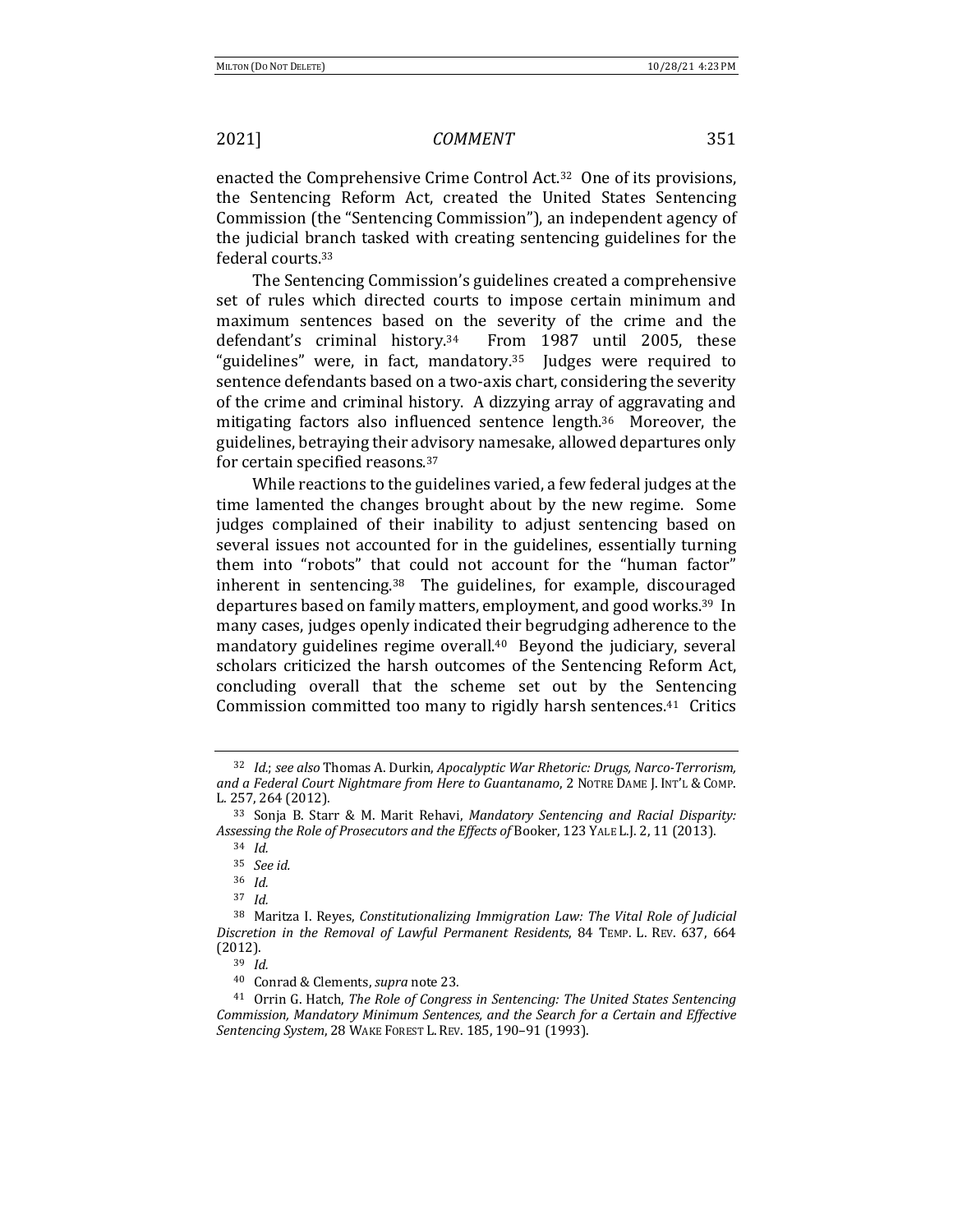also pointed to its social costs as evidenced by the rising prison population.<sup>42</sup> Supporters responded that such a model of sentencing was enabled by widely held views about the inefficacy of rehabilitation.<sup>43</sup> In light of the overall judicial reaction to the unfairness of the mandatory guidelines regime, however, it would be unsurprising to see federal judges leap upon the opportunity to provide retroactive relief to those sentenced under such an arguably "draconian" system through the use of compassionate release.<sup>44</sup>

# B. United States v. Booker *and Relief From the Newly Unconstitutional Guidelines*

In 2006, the Supreme Court, in its remedial holding in *United States v. Booker,* "severed and excised"  $18$  U.S.C. §  $3553(b)(1)$ , the provision rendering the guidelines mandatory, and thus drastically reduced the power of the Sentencing Commission.<sup>45</sup> Although the Court still directed judges to consult the guidelines, *Booker* rendered them effectively advisory.<sup>46</sup> Thus, *Booker* bestowed upon judges power comparable to that which they enjoyed before the guidelines regime came about,<sup>47</sup> and discretion was once again a part of sentencing. That said, *Booker* did not completely emasculate the guidelines. Judges were still required to consult the guidelines and, in making a downward or upward departure from the range, were prompted to consult the  $\S$  3553(a) factors set out in the statute, which delineate a number of sentencing goals. $48$ Moreover, *Booker* did not make its changes retroactive.<sup>49</sup>

The lack of retroactivity prompts a fundamental question: what, then, of those inmates sentenced between 1984 and 2006? Few tools exist to provide this class of inmates with a second look. Perhaps their only hope would have been the federal parole system. The parole

<sup>42</sup> Donald P. Lay, *Rethinking the Guidelines: A Call for Cooperation*, 101 YALE L.J. 1755, 1761 (1992).

<sup>43</sup> *Id.* at 1760.

<sup>&</sup>lt;sup>44</sup> *See* United States v. Quinn, 467 F. Supp. 3d 824, 827 (N.D. Cal. 2020) (finding that the defendant was convicted under a "far more draconian federal sentencing regime" than exists today).

<sup>45</sup> United States v. Booker, 543 U.S. 220, 245 (2005).

<sup>46</sup> *Id.* at 264.

<sup>&</sup>lt;sup>47</sup> Alan Vinegrad & Marc Falkoff, 'Booker': A Sea Change in Federal Sentencing?, N.Y. L.J., Jan. 21, 2005, at 4 ("As a result [of *Booker*] ... district judges have regained much of the sentencing discretion they enjoyed before the guidelines.").

<sup>48</sup> *Booker*, 543 U.S. at 245-46, 259.

<sup>&</sup>lt;sup>49</sup> *In re* Zambrano, 433 F.3d 886, 888 (D.C. Cir. 2006) ("The Supreme Court has never expressly held *Booker* retroactive. Booker itself did not state that its rule was retroactive to cases on collateral review. Nor has the Court held *Booker* retroactive to any subsequent case.") (citations omitted).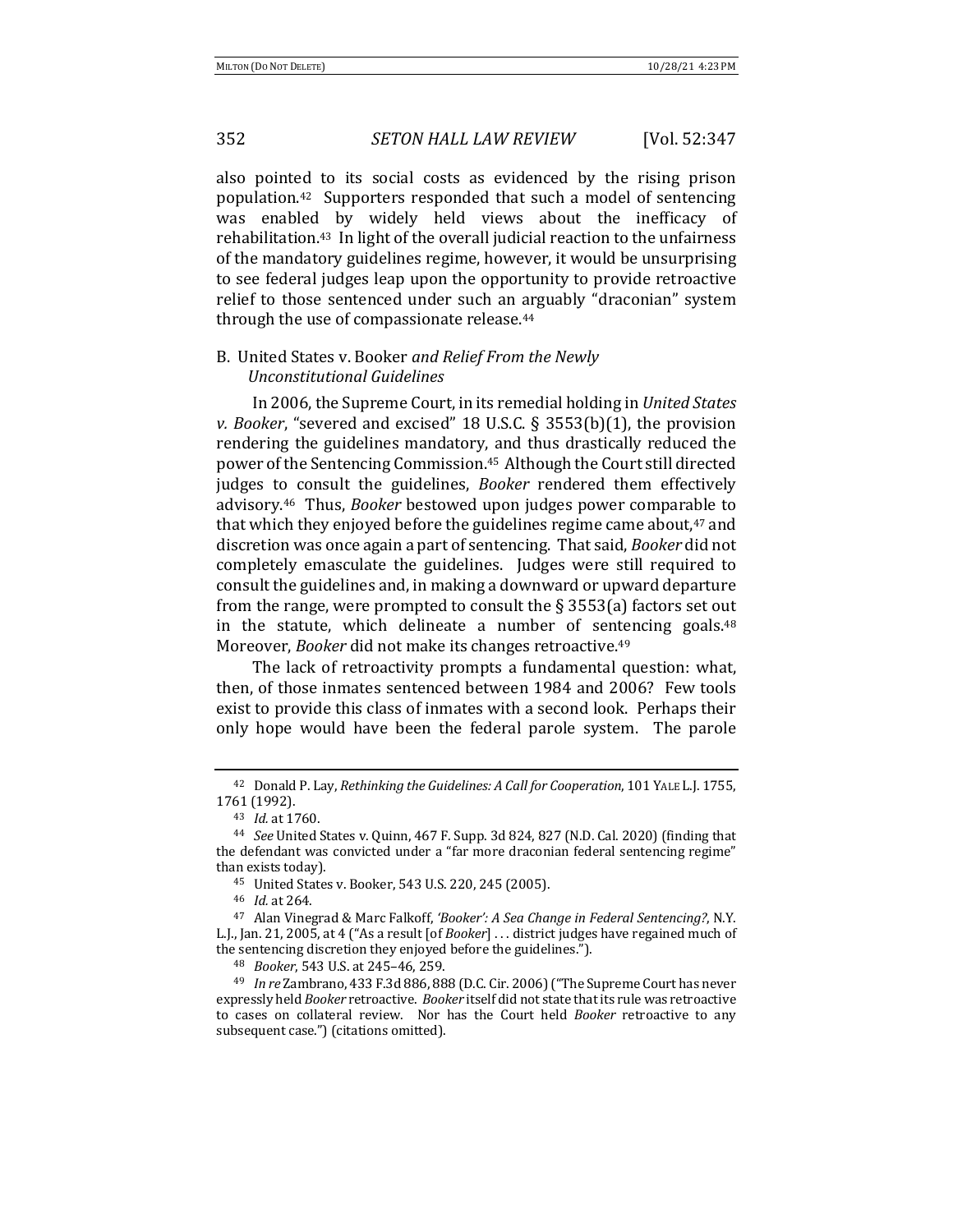system, abolished by the same act that brought about the sentencing guidelines, used to provide a second look that would allow the prison system to release and monitor eligible inmates subject to certain conditions.<sup>50</sup> The Parole Commission—the organization responsible for overseeing parole—was empowered to release inmates under the supervision of a parole officer, with conditions in place to protect public safety.<sup>51</sup> During the course of its life, the Parole Commission would issue anywhere between  $10,000$  and  $20,000$  decisions each year.<sup>52</sup> The Commission also provided inmates the opportunity to appeal its decision as of right.<sup>53</sup> Since its abolition, the number of annual decisions has plummeted.<sup>54</sup> The dearth of recent decisions is largely due to the fact that the Comprehensive Crime Control Act—the same act which brought about the Sentencing Commission—limited parole requests to those sentenced before November 1, 1987.<sup>55</sup> Thus, inmates between 2006 and 2018 had few avenues for relief from the now-defunct guidelines sentenced them under.

### C. *New Forms of Relief in the First Step Act*

With the passage of the FSA in 2018, Congress introduced a number of provisions with the potential to incentivize and promote reductions in sentencing based on inmate behavior. Among other things, the FSA directed the Bureau of Prisons to incentivize inmates to participate in recidivism reduction programs through the use of "earned" time credits," which allow a prisoner to reduce his or her sentence should they choose to participate in certain programs or should they engage in good behavior.<sup>56</sup> Yet, seventy separate crimes are exempt from the FSA's incentives.<sup>57</sup> Thus, many inmates sentenced between 1987 and 2006 remain ineligible for such rewards. Additionally, the FSA prompted the review and enhancement of a "risk and needs assessment system."<sup>58</sup> The resulting assessment tool, however, while meant to

<sup>50</sup> *See* Shon Hopwood, *Second Looks & Second Chances*, 41 CARDOZO L. REV. 83, 101– 02 (2019).

<sup>&</sup>lt;sup>51</sup> *See How Parole Works*, DEP'T OF JUST. (Sept. 11, 2015), https://www.justice.gov/ uspc/how-parole-works.

<sup>52</sup> PETER B. HOFFMAN, U.S. DEP'T OF JUST., HISTORY OF THE FEDERAL PAROLE SYSTEM 73-75 (2003), http://www.justice.gov/uspc/history.pdf.

<sup>53</sup> *How Parole Works*, *supra* note 51.

<sup>54</sup> HOFFMAN, *supra* note 52.

<sup>55</sup> *Id.* at 26.

<sup>56</sup> Brandon L. Garrett, *Federal Criminal Risk Assessment*, 41 CARDOZO L. REV. 121, 135, 137 (2019).

 $57$  18 U.S.C. § 3632(d)(4)(D).

<sup>58</sup> 18 U.S.C. § 3632(a).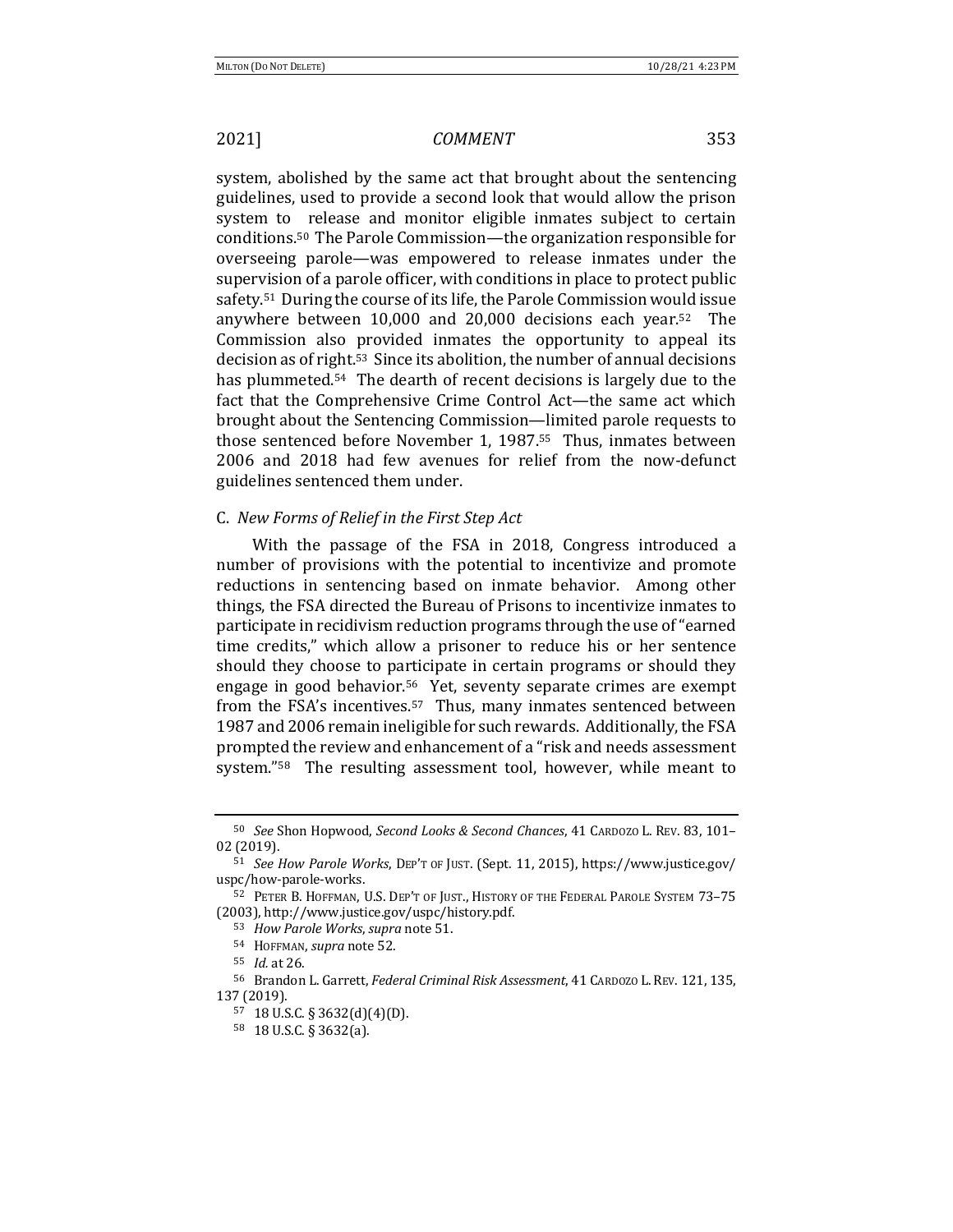grant early release, was partially limited in scope to those who presented a "minimum" or "low" risk of recidivism.<sup>59</sup>

Beyond time credits, the FSA offered another avenue for reductions in sentencing through the expansion of federal compassionate release provisions. Prior to the FSA, an inmate could obtain compassionate release only upon a motion of the Bureau of Prisons, thereafter proving extraordinary and compelling reasons for granting such a request, which included medical reasons, age, family circumstances, and the allambiguous "other reasons."<sup>60</sup> In the prior regime, the Bureau of Prisons rarely granted these requests. $61$  Under the new regime, inmates can petition the courts directly for compassionate release after exhausting all other administrative remedies.<sup>62</sup> The policy statement accompanying the compassionate release provision did not provide greater detail as to what exactly constitutes "other reasons" for release.<sup>63</sup> Thus, at present, courts possess wide latitude in interpretation.64 

Overall, courts are now charged with orchestrating the compassionate release inquiry. In this inquiry, courts are first tasked with determining whether extraordinary and compelling reasons exist for release and, moreover, whether release comports with the broad sentencing goals set out in 18 U.S.C. § 3553(a).<sup>65</sup> Upon finding an inmate eligible for compassionate release, a court may either eliminate or modify the sentence as well as impose safeguards, such as supervised release.<sup>66</sup> In short, the compassionate release question, without much guidance beyond § 3553(a), is in the hands of the courts, allowing perhaps greater access to the provision than before. Indeed, with the final decision to grant release based on extraordinary and compelling

 $59$  18 U.S.C. § 3632(d)(4)(A)(ii).

<sup>60</sup> Hopwood, *supra* note 50, at 100, 103–04.

<sup>&</sup>lt;sup>61</sup> Id. at 103-04; William W. Berry III, *Extraordinary and Compelling: A Re-Examination of the Justifications for Compassionate Release,* 68 Mp. L. REV. 850, 866 (2009).

<sup>62 18</sup> U.S.C.  $\S$  3582(c)(1)(A).

<sup>63</sup> See U.S. SENTENCING GUIDELINES MANUAL § 1B1.13, cmt. n.1 (U.S. SENTENCING COMM'N 2018).

<sup>&</sup>lt;sup>64</sup> United States v. Brooker, 976 F.3d 228, 237 (2d Cir. 2020) ("[T]he First Step Act freed district courts to consider the full slate of extraordinary and compelling reasons that an imprisoned person might bring before them in motions for compassionate release.").

<sup>65 18</sup> U.S.C.  $\S$  3582(c)(1)(A).

<sup>66</sup> *Id.*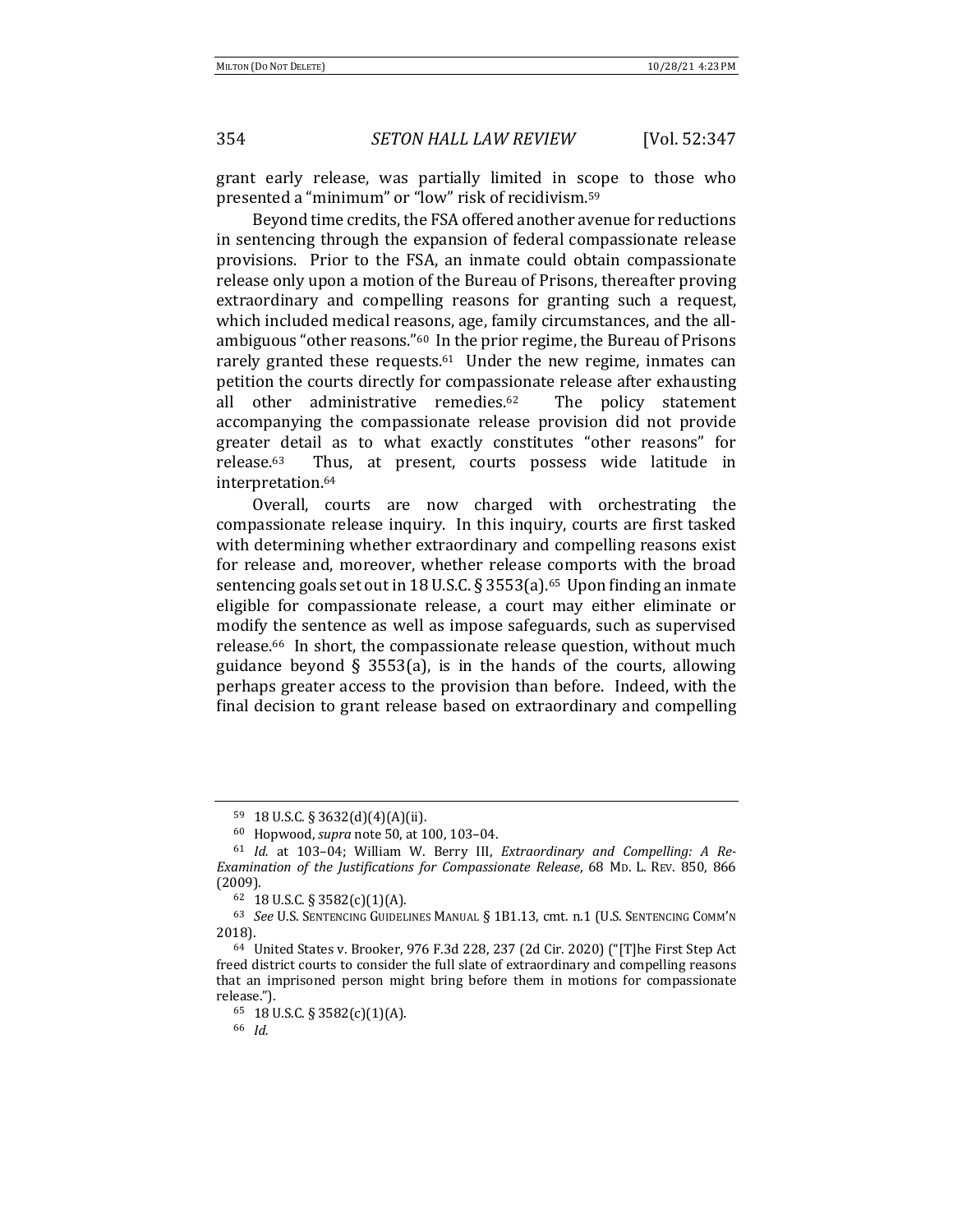reasons now resting with the courts, the number of successful compassionate release petitions has nearly quintupled.<sup>67</sup>

### III. THE SCOPE OF COMPASSIONATE RELEASE: DISTRICT COURT INTERPRETATIONS OF "EXTRAORDINARY AND COMPELLING"

As a preliminary matter, it should be noted that neither Congress nor the Sentencing Commission has provided any more guidance on what constitutes an extraordinary and compelling reason for release.<sup>68</sup> Although some courts have divined a narrow congressional intent through legislative history, $69$  many have ultimately found that the term itself is broad and open for judicial interpretation.<sup>70</sup> The only policy statement suggesting a more concrete definition of "extraordinary and compelling" is, as many courts have found, defunct.<sup>71</sup> The vestigial statement appears to conflict with the FSA insofar as it still grants the Director of the Bureau of Prisons exclusive authority to petition courts for review, whereas the FSA clearly allows inmates to petiton courts directly.<sup>72</sup> The Sentencing Commission has been unable to promulgate additional guidelines due to the lack of a quorum.<sup>73</sup> Thus, judges have largely been left to themselves to determine the scope of the "extraordinary and compelling" term, resulting in a number of diverse and conflicting solutions from district courts struggling to implement it, as will be discussed below.

In granting compassionate release, courts are not merely tasked with determining whether extraordinary and compelling reasons exist to justify release. Additionally, if the inmate is above seventy years old, the Director of the Bureau of Prisons must determine that the petitioner is not a danger to society.<sup>74</sup> For both classes of inmates, courts must also

<sup>&</sup>lt;sup>67</sup> U.S. SENT'G COMM'N, THE FIRST STEP ACT OF 2018: ONE YEAR OF IMPLEMENTATION 47 (2020), https://www.ussc.gov/sites/default/files/pdf/research-and-publications/research-publications/2020/20200831\_First-Step-Report.pdf.

<sup>&</sup>lt;sup>68</sup> See United States v. Willingham, No. CR 113-010, 2019 U.S. Dist. LEXIS 212401, at  $*4$  (S.D. Ga. Dec. 10, 2019).

<sup>69</sup> *Id.*

 $70$  United States v. Cisneros, No. 99-00107 SOM, 2020 U.S. Dist. LEXIS 101027, at  $*5$ (D. Haw. June 9, 2020) (finding that "courts may exercise broad discretion in finding extraordinary and compelling circumstances").

<sup>71</sup> United States v. Hood, No. H-99-259, 2020 U.S. Dist. LEXIS 168451, at \*21 (S.D. Tex. Sept. 15, 2020).

<sup>&</sup>lt;sup>72</sup> See U.S. SENTENCING GUIDELINES MANUAL § 1B1.13 (U.S. SENTENCING COMM'N 2018); 18 U.S.C.  $\S 3582(c)(1)(A)$ .

<sup>&</sup>lt;sup>73</sup> U.S. SENT'G COMM'N, OFFICE OF EDUC. & SENT'G PRAC., FIRST STEP ACT 5 (Feb. 2019), https://www.ussc.gov/sites/default/files/pdf/training/newsletters/2019-special\_ FIRST-STEP-Act.pdf.

<sup>74 18</sup> U.S.C. § 3582(c)(1)(A)(ii).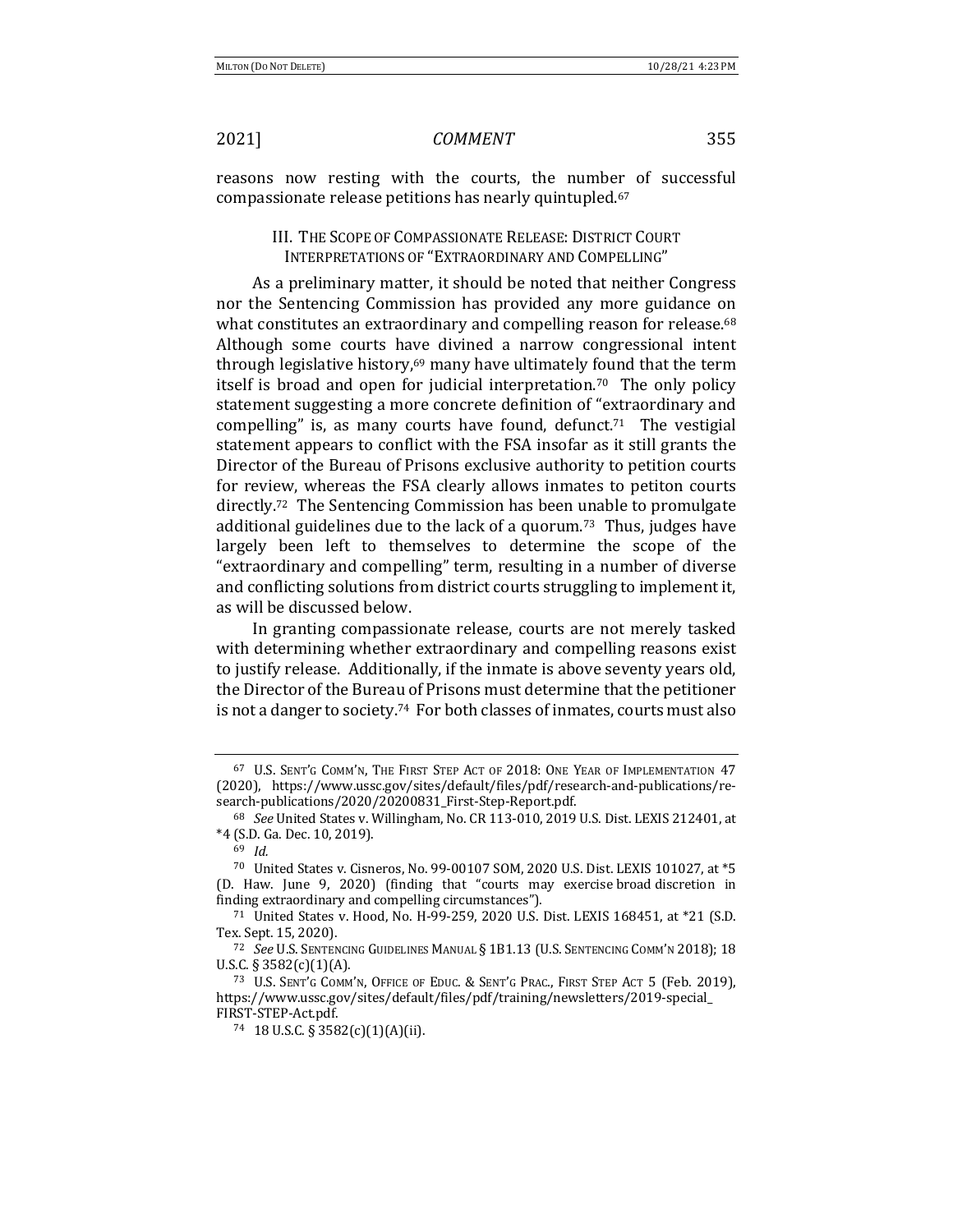decide that a departure from the original sentence is warranted by the § 3553(a) factors—factors that delineate broad goals identified by Congress to be achieved by sentencing.<sup>75</sup> Such factors take into account some of the broader theoretical goals of sentencing such as deterrence.<sup>76</sup> Thus, extraordinary and compelling reasons for release will not suffice—those reasons must comport with several of these broad goals for an inmate to succeed on a compassionate release claim.<sup>77</sup> The question, then, is how courts are interpreting "extraordinary and compelling" in conjunction with the  $\S$  3553(a) factors to either grant or deny compassionate release, particularly with respect to the idea that a change in the sentencing regime might be extraordinary in itself.

# A. District Courts Incorporating the Change in Sentencing as *Relevant to Compassionate Release*

In one line of cases, federal courts have responded positively to arguments that a change in the sentencing regime may carry weight in the "extraordinary and compelling" inquiry. In *United States v. Parker*, for instance, the U.S. District Court for the Central District of California included, through its own "independent assessment" of the extraordinary and compelling term, an analysis of whether the change from a mandatory to advisory regime carried weight in the compassionate release analysis.<sup>78</sup> There, the underlying defendant, Richard Wayne Parker, was sentenced to life in prison and five years of supervised release for cocaine-related charges.<sup>79</sup> The court found that the change in sentencing, especially in light of the defendant's coconspirator having successfully reduced his sentence after *Booker*, constituted an extraordinary and compelling reason for release, alongside health complications amidst COVID-19.80 Having satisfied the broad sentencing goals of § 3553(a) as evidenced by, inter alia, his achievement of educational degrees, his lack of disciplinary issues, the guarantees of support from family, and the safeguards of his supervised release, the judge granted the defendant compassionate release. $81$ 

<sup>&</sup>lt;sup>75</sup> Hopwood, *supra* note 50, at 107.

<sup>76</sup> *Id.* at 97 n.66.

<sup>77</sup> Such reasons include, inter alia, the nature of the offense, characteristics of the defendant and their criminal history, and the need for the sentence in order to reflect its seriousness, deter criminal conduct, protect the public from the defendant, and provide vocational and educational training to the defendant.  $18$  U.S.C. § 3553(a).

<sup>&</sup>lt;sup>78</sup> United States v. Parker, 461 F. Supp. 3d 966, 980–81 (C.D. Cal. 2020).

<sup>79</sup> *Id.* at 972.

<sup>80</sup> *Id.* at 981.

<sup>81</sup> *Id.* at 982-83.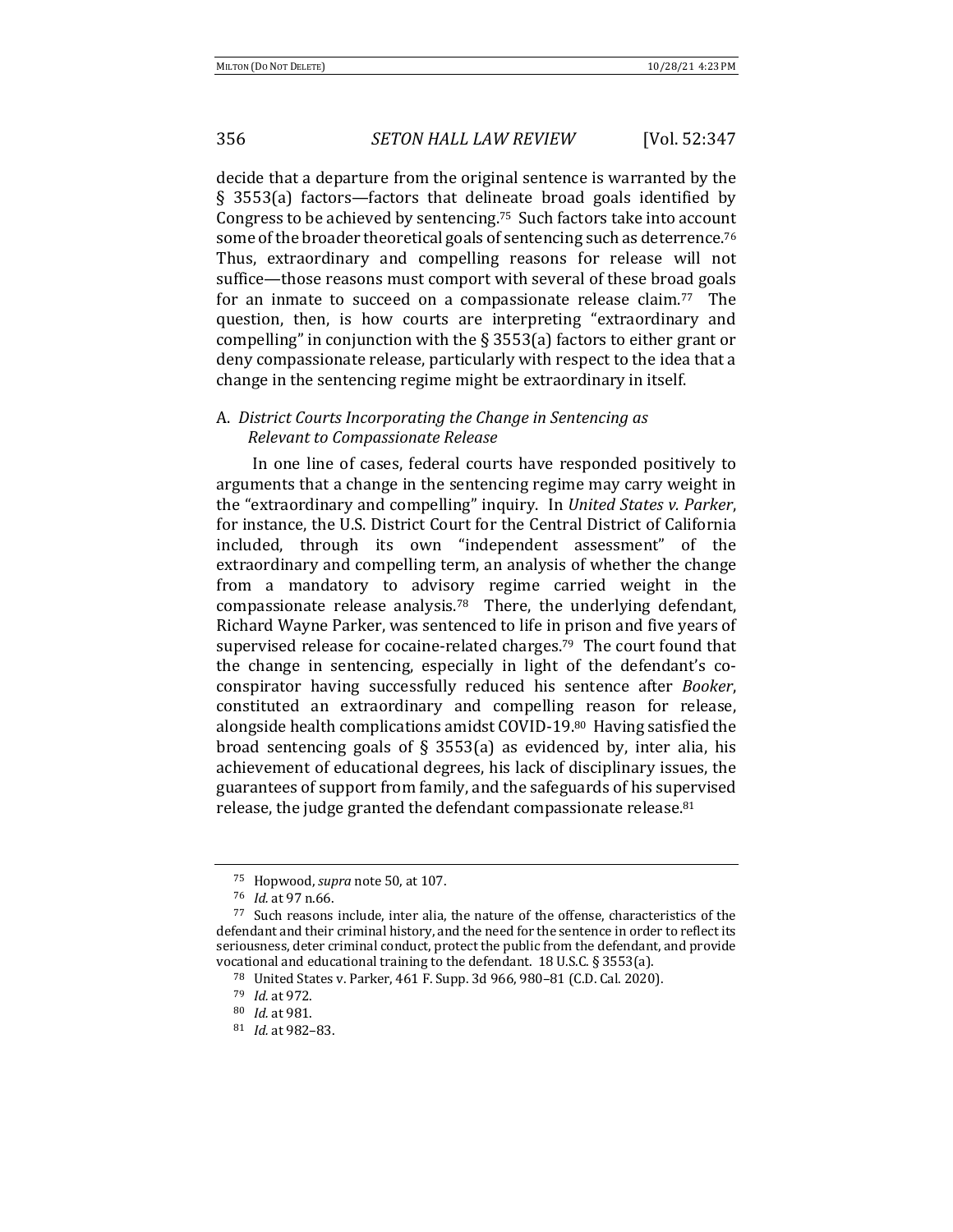While *Parker* provided scant reasoning for the court's sua sponte determination that a change in the guidelines might constitute an extraordinary and compelling reason for release, other courts have provided a richer analysis of the issue. In *United States v. Quinn*, the U.S. District Court for the Northern District of California similarly found that a change in sentencing constituted an extraordinary and compelling reason for release based on its views about the harshness of the prior sentencing regime. $82$  In finding that extraordinary and compelling reasons existed to justify release, the court began its reasoning by noting that the defendant was "sentenced under a far more draconian sentencing regime than exists today." $83$  The underlying defendant, designated as a "career offender," was sentenced to 562 months in prison, followed by a five-year supervised release for committing two armed bank robberies in the Bay Area of San Francisco.<sup>84</sup> The court noted that the defendant "likely would have been released 12 [sic] years ago  $\ldots$  if sentenced under today's regime."<sup>85</sup> This was so, the court reasoned, provided that "[the defendant] still would have received a sentence at the low end of the guidelines range, as he did in 1992."86 With respect to the argument that it is not the court's job to decide whether certain updates in sentencing are retroactive, the court noted that while Congress did not make such changes categorically retroactive, it still may have contemplated case-by-case judicial exemptions.<sup>87</sup> The court imported some of this reasoning into the  $\S$  $3553(a)$  inquiry, noting both that supervised release mitigated safety concerns and that the defendant's sentence was sufficient under today's standards.88

Similarly, the Northern District of California found in favor of a defendant on comparable grounds in *United States v. Jones*, noting both the harshness of the prior regime and that the likelihood of a downward departure was the guidelines advisory.<sup>89</sup> There, the court found extraordinary and compelling reasons for release for a defendant sentenced to over 240 months for counts relating to bank robbery. $90$ The court reasoned that "[the sentencing judge] accepted the Government's recommendation of a sentence at the low end of the

<sup>82</sup> United States v. Quinn, 467 F. Supp. 3d 824, 827 (N.D. Cal. 2020).

<sup>83</sup> *Id.*

<sup>84</sup> *Id.* at 826.

<sup>85</sup> *Id.* at 827.

<sup>86</sup> *Id.* at n.3.

<sup>87</sup> *Id.* at 829.

<sup>88</sup> *See Quinn*, 467 F. Supp. 3d at 831.

<sup>89</sup> *See* United States v. Jones, 482 F. Supp. 3d 969, 979 (N.D. Cal. 2020).

<sup>90</sup> *Id.* at 972–73.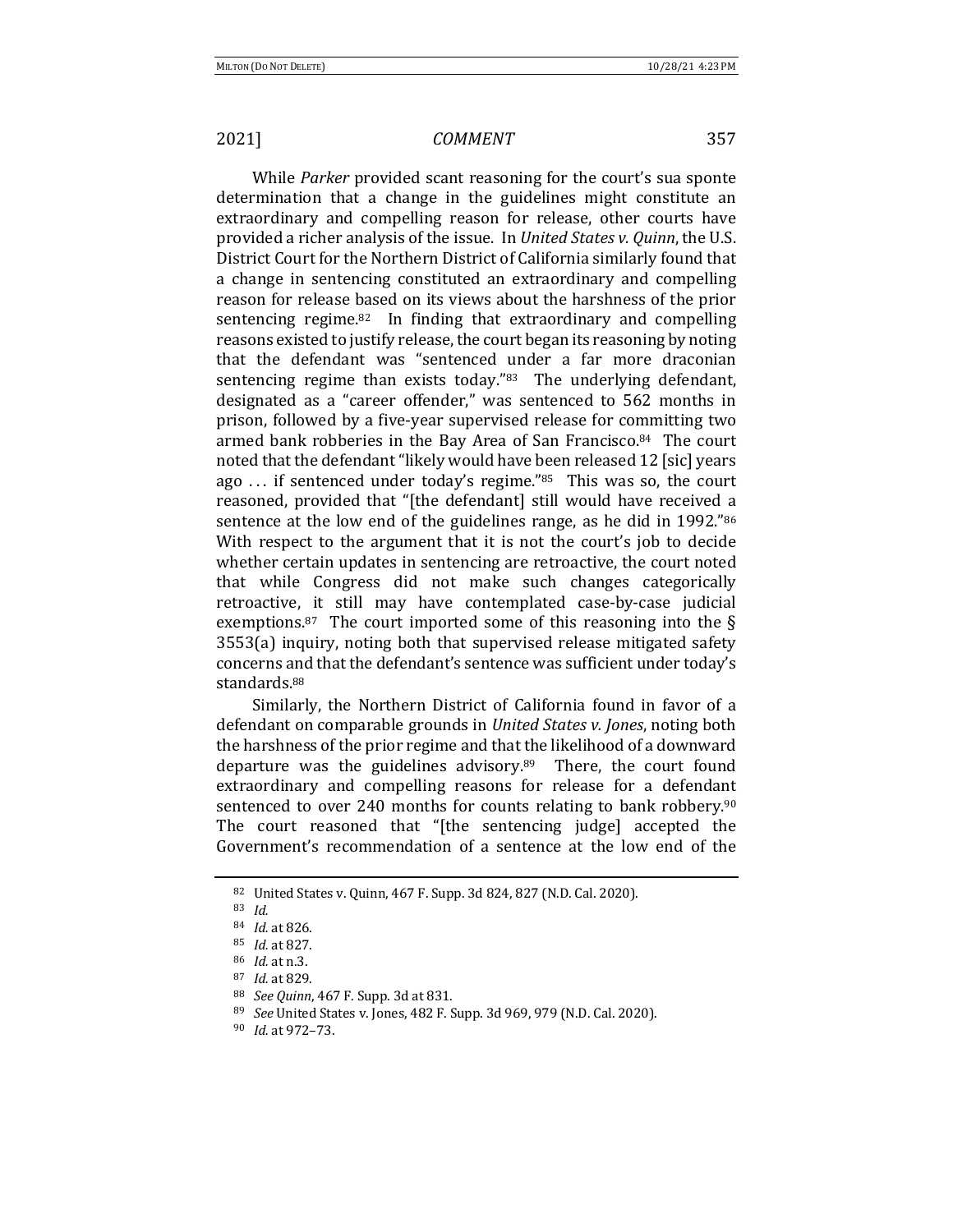guideline range applicable to the bank robbery offenses," which likely indicated that "a downward departure may well have been appropriate."<sup>91</sup> It also noted, however, that "*Booker* did not automatically provide relief to defendants like Mr. Jones who were sentenced before the decision issued." $92$  Despite this, the court indeed found that the change in guidelines, and the likely lower sentence, constituted extraordinary and compelling reasons for release.<sup>93</sup>

Other courts have found that a change in the sentencing regime constitutes an extraordinary and compelling reason for release even where there was no indication that the sentencing judge erred on the lower end of the sentencing range.<sup>94</sup> For example, in *United States v. Vigneau*, the U.S. District Court for the District of Rhode Island found that the change in the sentencing regime was extraordinary and compelling even where the defendant was sentenced to 365 months for marijuanarelated crimes despite an available guidelines range of 292 to 365 months coupled with a mandatory minimum of twenty years for a related conviction.<sup>95</sup> The court noted merely that the sentencing guidelines were now advisory and that the sentencing judge would be free to sentence below the range under the current regime.<sup>96</sup> The court further reasoned that Congress intended for compassionate release to act as a safety valve, comparable to the parole system, which aimed to remedy harsh sentences.<sup>97</sup> Given the defendant's "unusually long sentence" as evidenced by modern average sentences for marijuanarelated crimes, there were extraordinary and compelling reasons for release.98

# B. District Courts Rejecting the Change in Sentencing as Relevant to *Compassionate Release*

In another line of cases, courts express skepticism regarding the propriety and feasibility of including a change in the sentencing regime in the extraordinary and compelling inquiry. Some courts conclude that a change in the sentencing regime cannot hold weight, as it would be difficult to accord the sentencing judge due deference and to predict whether or not they would presently find the sentence unfair. For

<sup>&</sup>lt;sup>91</sup> *Id.* at 979 (internal quotation marks omitted).

<sup>92</sup> *Id.*

<sup>93</sup> *Id.*

<sup>94</sup> *See* United States v. Vigneau, 473 F. Supp. 3d 31, 39-40 (D.R.I. 2020).

<sup>95</sup> *Id.* at 32–33.

<sup>96</sup> *Id.* at 38.

<sup>97</sup> *Id.* at 36.

<sup>98</sup> *Id.* at 37–38.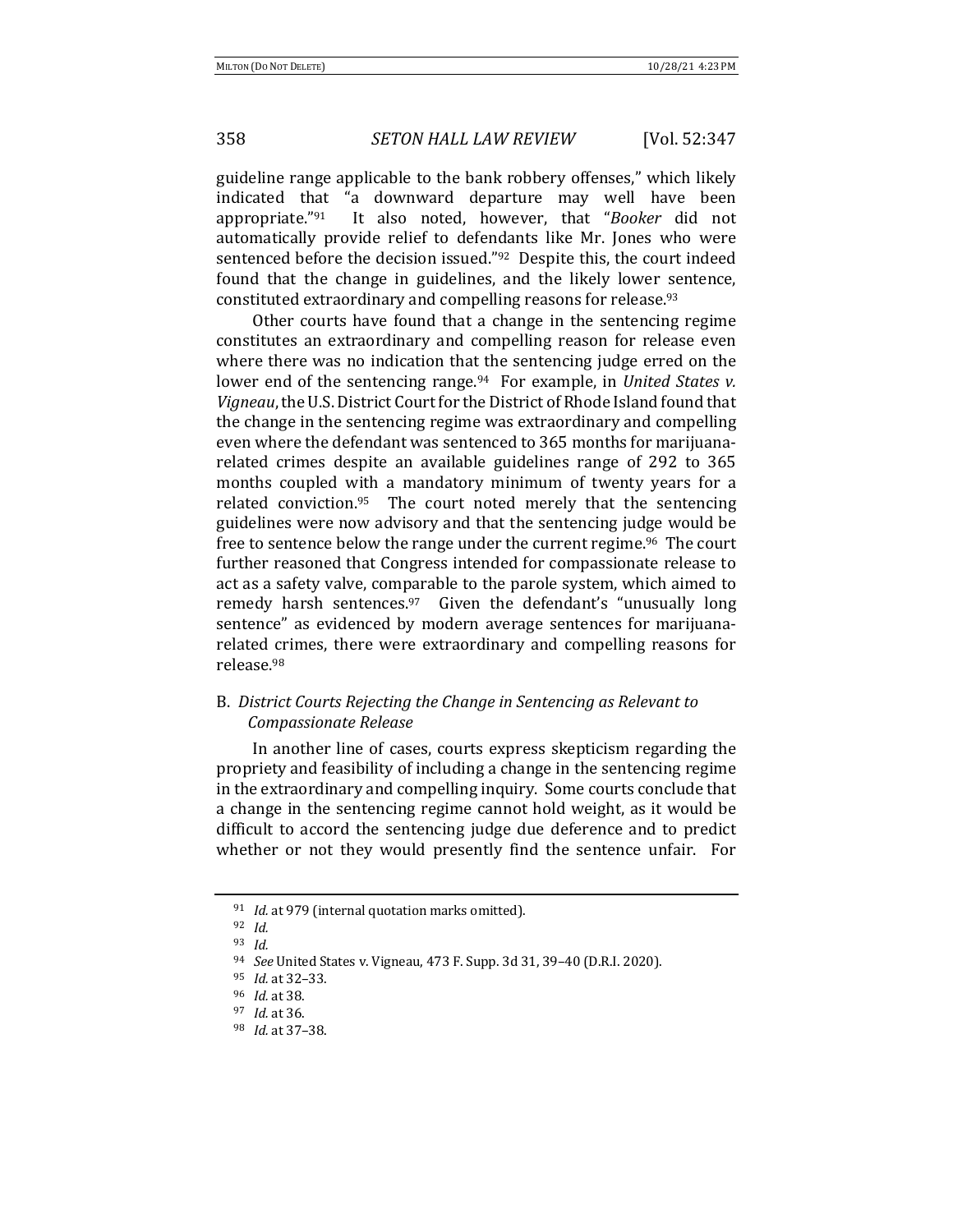example, the U.S. District Court for the Western District of Tennessee denied compassionate release to Curtis McDonald, Alice Marie Johnson's co-conspirator, in part because of a lack of trial record evidence of the trial judge's likelihood of guidelines departure.<sup>99</sup> In *United States v. McDonald*, the court refused to incorporate a change in sentencing in the compassionate release inquiry.<sup>100</sup> The court found that although a change in the sentencing regime may constitute extraordinary and compelling reasons for release, it could not say with finality that McDonald's sentence was the result of the mandatory sentencing framework.<sup>101</sup> This was so, the court reasoned, because there was no evidence that the sentencing judge viewed the mandatory life sentence as "unfair and utterly disproportionate to the crimes."<sup>102</sup> It noted that other courts could do so given the clear trial record evidencing the sentencing judge's displeasure with the regime.<sup>103</sup>

Courts on this side of the argument have also noted separation of powers concerns. Elaborating on the reasoning in *McDonald*, the U.S. District Court for the Eastern District of Pennsylvania similarly found that a change in sentencing does not constitute an extraordinary and compelling reason for release due to deference and separation of powers issues.<sup>104</sup> In *United States v. Andrews*, the court found the underlying defendant guilty of several crimes relating to his armed robberies and sentenced him to 312 years in prison.<sup>105</sup> The defendant, in his motion for compassionate release, pointed to several grounds for a finding of extraordinary and compelling reasons for release, including his age, rehabilitation, susceptibility to COVID-19, the length of his sentence, the change in the sentencing regime, and the amendment to  $\S$  $924(c)$ .<sup>106</sup> The court found that while the defendant's first three reasons could constitute extraordinary and compelling reasons for release, it held that the final three "implicate[d] separation of powers concerns." $107$ With respect to the argument that the change in sentencing may be an extraordinary and compelling reason, the court found that "[i]f Congress wanted [changes] to be retroactive on a case-by-case basis, it would

<sup>107</sup> *Id.*

<sup>99</sup> United States v. McDonald, No. 94-cr-20256-1, 2020 U.S. Dist. LEXIS 106051, at  $*1, *18$  (W.D. Tenn. June 8, 2020).

<sup>100</sup> *Id.* at \*17-18.

<sup>101</sup> *Id.*

<sup>102</sup> *Id.* at \*18.

<sup>103</sup> *Id.* at \*15.

<sup>104</sup> United States v. Andrews, 480 F. Supp. 3d 669, 677-78 (E.D. Pa. 2020).

<sup>105</sup> *Id.* at 673.

<sup>106</sup> *Id.* at 677.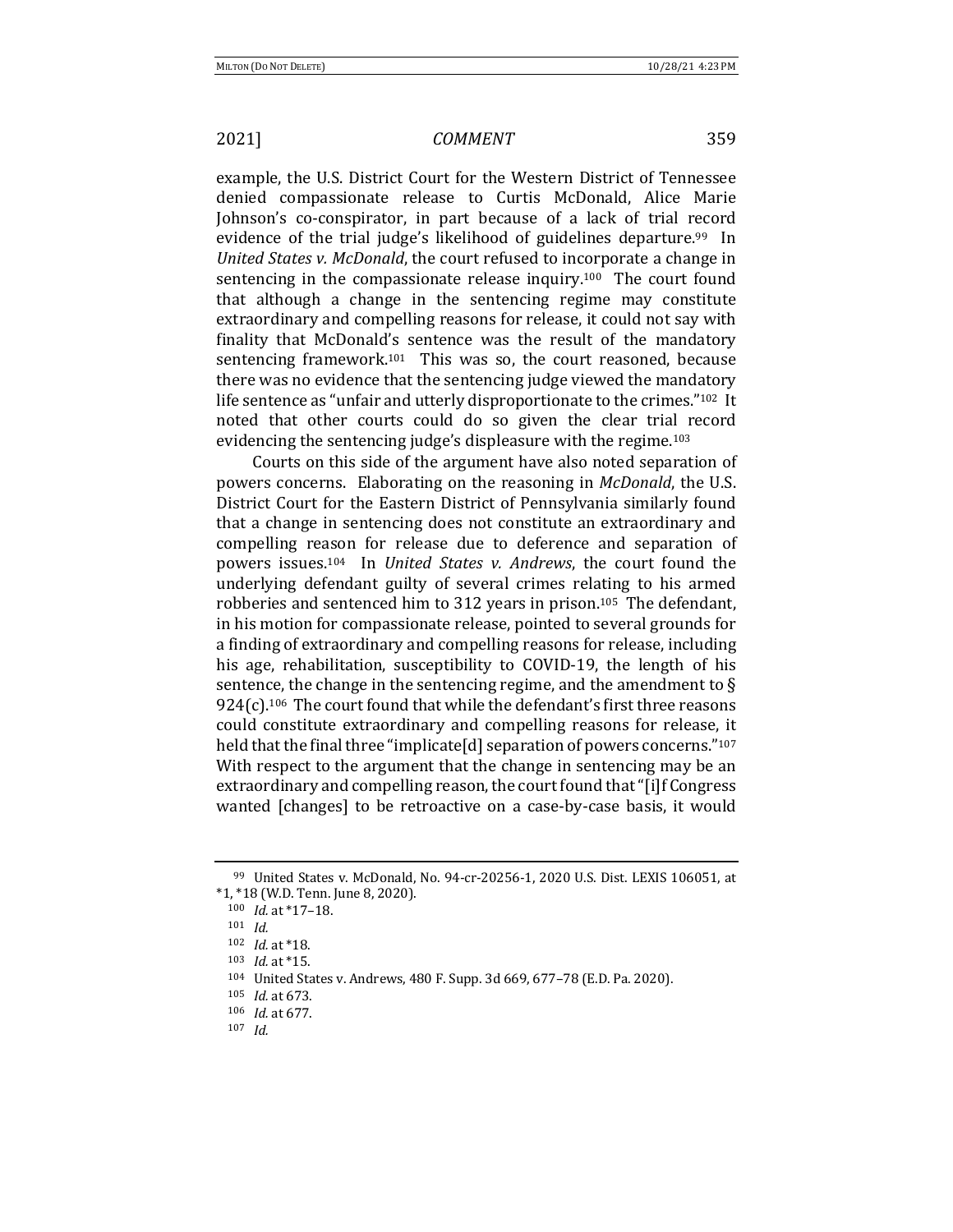have said so in the text of the statute."<sup>108</sup> It noted, however, that other courts have reached the contrary conclusion and allowed the change in sentencing to hold weight so long as other circumstances accompany it.<sup>109</sup> Moreover, the court noted that considering sentence length would conflict with the "rule of finality" in sentencing. $110$ 

United States v. Nasirun presents another issue involved in the compassionate release inquiry—that is, the lack of statutory guidance in construing the phrase "extraordinary and compelling."<sup>111</sup> In *Nasirun*, the court sentenced the underlying defendant to four life sentences after being convicted for several cocaine-related charges.<sup>112</sup> The defendant argued that there were extraordinary and compelling reasons for his release "because if sentenced today, he would receive a substantially lower sentence than what the mandatory guidelines called for."<sup>113</sup> The court found that such reasons were not extraordinary and compelling because they "are [not] encompassed within the 'extraordinary and compelling' circumstances in the policy statement of  $\S$  1B1.13."<sup>114</sup> Thus, given the lack of proactive clarification by Congress, the inmate failed to demonstrate extraordinary and compelling reasons for release.<sup>115</sup>

# IV. COMPASSIONATE RELEASE IS AN INCOMPLETE TOOL FOR REMEDYING PRE-*BOOKER* SENTENCING

Some courts have heralded the FSA as the dawn of a period of revision and restitution.<sup>116</sup> They envision an era in which courts will look back on that unenlightened sentencing period between 1984 and 2005 and correct its more egregious results.<sup>117</sup> Others point specifically to the "safety valve" of compassionate release and its function as a de facto parole system.<sup>118</sup> Yet, the FSA fails to address many classes of

<sup>108</sup> *Id.* at 681.

<sup>109</sup> *Id.* at 680-81.

<sup>110</sup> *Andrews*, 480 F. Supp. 3d at 679.

<sup>&</sup>lt;sup>111</sup> United States v. Nasirun, No. 8:99-CR-367-T-27TBM, 2020 U.S. Dist. LEXIS 23686, at \*5 (M.D. Fla. Feb. 11, 2020).

<sup>112</sup> *Id.* at \*1.

<sup>113</sup> *Id.* at \*2.

 $114$  *Id.* at  $*5$ .

<sup>115</sup> *See id.*

<sup>116</sup> *See* Jones v. United States, 431 F. Supp. 3d 740, 743–44 (E.D. Va. 2020).

<sup>&</sup>lt;sup>117</sup> *Id.* ("The undercutting of *Booker's* core remedial measure has created a lost generation . . . where individual citizens pay penance for the constitutional errors of the sovereign. For twenty years of this nation's history . . . harsh sentences . . . were imposed based on unconstitutionally high guideline ranges .... With this newest legislation, Congress has indeed taken the first step to begin correcting the wrongs done to the lost generation of 1984 to 2005.").

<sup>118</sup> United States v. Vigneau, 473 F. Supp. 3d 31, 36 (D.R.I. 2020).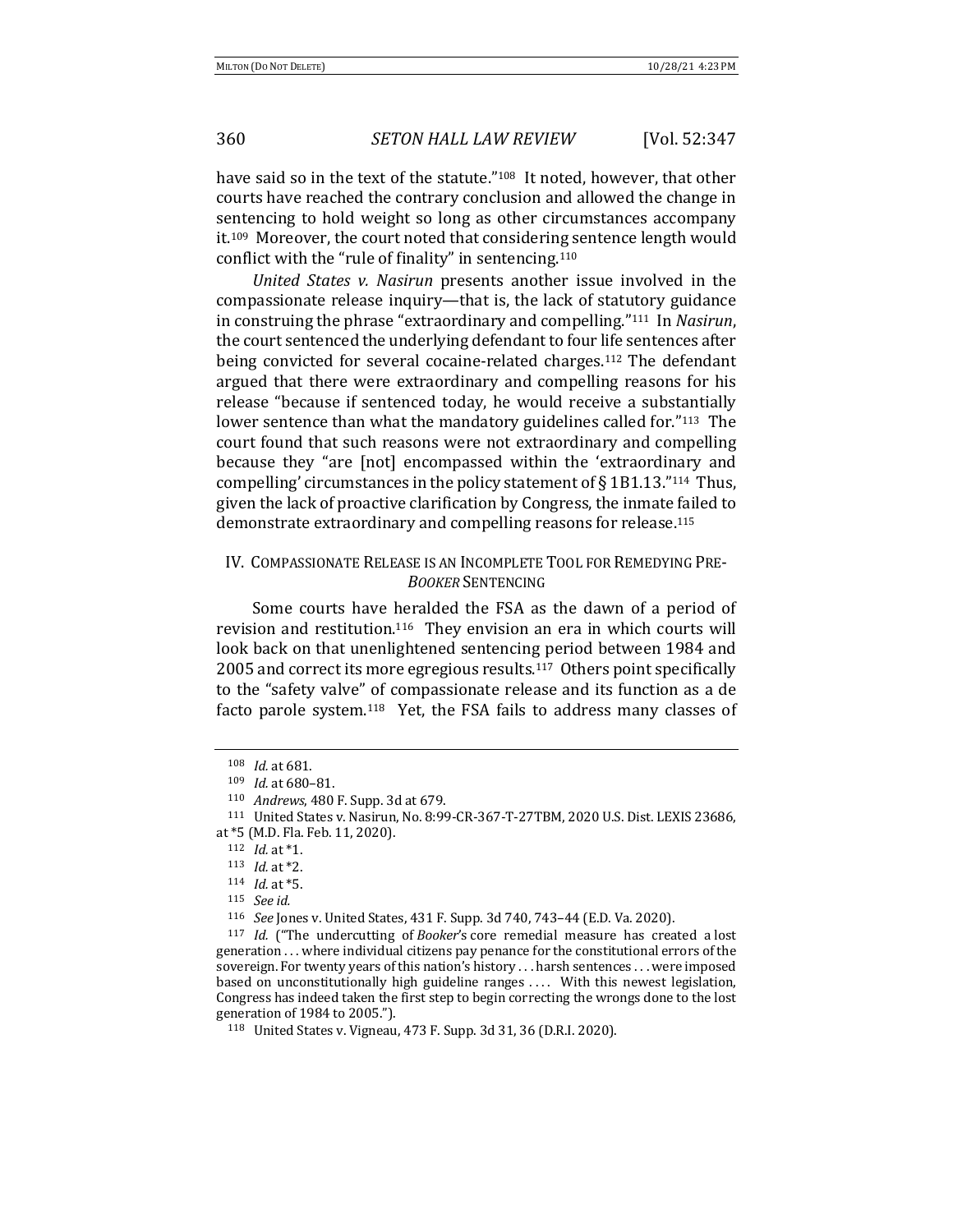inmates whose sole mechanism for relief from the wrongs of the prior regime is compassionate release. Absent a particularized and guiding policy statement from the Sentencing Commission, compassionate release is not an effective tool to remedy pre-*Booker* sentencing. It is a shallow solution in a world that requires extensive and well-thoughtout second look provisions.

There are several reasons why compassionate release, as it exists now, is a cumbersome tool for remedying pre-*Booker* sentences. The difficulties are roughly divisible into two categories: practicality and fairness. In the way of practical application of the guidelines, courts encounter three main difficulties: (i) divining whether the original sentence truly is egregious and thus "extraordinary," (ii) encroaching on the power of the sentencing judge and acting as de facto appellate courts by frustrating finality in sentencing, and (iii) impeding on the role of Congress in making changes in sentencing retroactive.

# A. *Practical Problems in Looking at Changes in Sentencing: Speculation, Deference, and Separation of Powers*

First, granting compassionate release in part based on a change in guidelines presents a problem of both speculation and encroachment for judges. In terms of speculation, basing compassionate release on a change in the sentencing regime puts judges in the fraught position of speculating whether they should substitute their judgment for that of the trial judge. As a practical matter, this is not easy, though it may be easier in some cases than in others. For example, in a case where the pre-*Booker* sentencing judge gave the mandatory minimum, the court is not forced to substitute its judgment for that of the sentencing judge.<sup>119</sup> When a judge sentenced at the bare end of the sentencing range, and where modern views of sentencing would encourage a lower sentence, it is likely that the judge of today and the judge of yesterday would agree that a lower sentence is warranted.<sup>120</sup> The limited evidence available suggests that courts tend to assume that a defendant's time served, after

<sup>&</sup>lt;sup>119</sup> *See* United States v. Jones, 482 F. Supp. 3d 969, 972-73 (N.D. Cal. 2020) (granting compassionate release where defendant was given the "lowest possible range" under the then-mandatory guidelines); United States v. Quinn, 467 F. Supp. 3d 824, 826 (N.D. Cal. 2020) (granting compassionate release where defendant was given the lowest available sentence of 562 months under the then-mandatory guidelines).

<sup>&</sup>lt;sup>120</sup> *See Jones*, 482 F. Supp. 3d at 973, 979 (finding both that the sentencing judge accepted a sentence at the low end of the applicable guideline range and a "gross disparity" between defendant's sentence and current sentences); Quinn, 467 F. Supp. 3d at 827-28 (finding both that defendant would likely have received a sentence at the low end of the applicable guidelines range and that certain terms of imprisonment "dwarf" modern median sentences for more heinous crimes).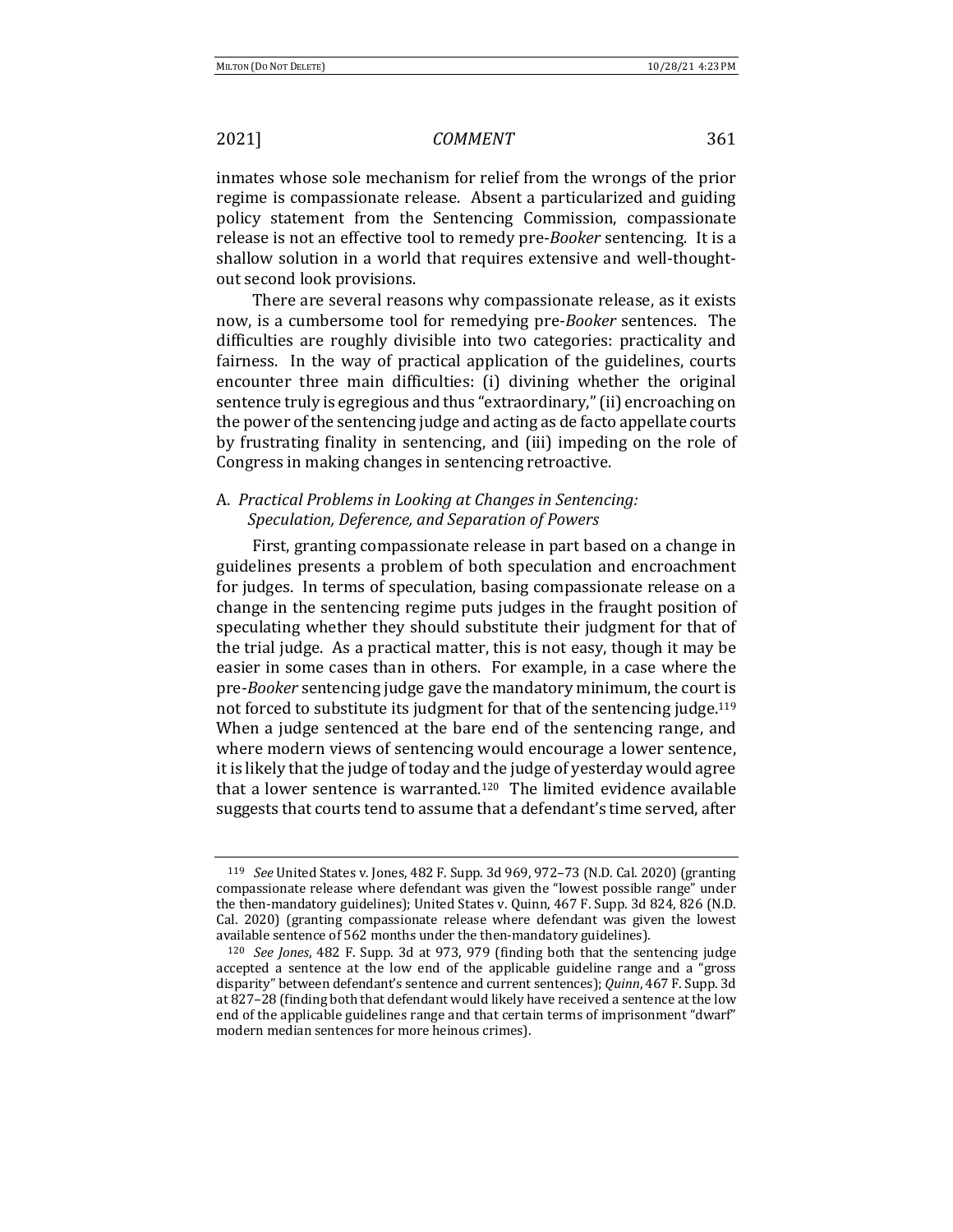the change in the guidelines, is sufficient because a lower sentence likely would have occurred were it available at the time of sentencing.<sup>121</sup>

In some cases, there are clear and unequivocal statements by the sentencing judge available for review.<sup>122</sup> In several cases, the underlying sentencing judges clarified their disagreement with the mandatory sentencing regime and the outcome forced by the sentencing guidelines.<sup>123</sup> When this blatant frustration coincides with a current judge's view that changes in public sentiment on the severity of certain crimes (i.e., marijuana-related offenses) warrant reduction, there is little conflict. In such cases, judges on review for compassionate release will have little trouble finding that the sentence is wholly unnecessary.

In more difficult cases, it is not clear whether the guidelines hindered the judge's discretion.<sup>124</sup> In such cases, it is not so black and white. Courts have been and will continue to be put in the awkward position of speculating on whether the sentencing judge was justified, why they strayed from the mandatory minimum, and whether the inmate, accounting for modern thought on just and proportional sentences, would still have been given the same sentence.<sup>125</sup> Simply put, if the judge exercised at least some discretion—that is, did not opt for the minimum sentence—or was forced to institute the mandatory maximum, and there is little change in modern views about certain offenses, it is difficult for a court to say with certainty that the sentencing judge would still not impose the same sentence or that the sentence is patently unfair or unnecessary.

Second, issues of encroachment on the traditional role of the sentencing judge are at play. Indeed, some judges have been willing to grant compassionate release even in cases where it was not clear whether the sentencing judge was exercising the absolute maximum of

<sup>121</sup> *See Jones*, 482 F. Supp. 3d at 978-79; *Quinn*, 467 F. Supp. 3d at 827-28.

<sup>&</sup>lt;sup>122</sup> *See* United States v. Cuesta, No. 1-374-1, 2020 U.S. Dist. LEXIS 167112, at \*10 (E.D. Pa. Sep. 11, 2020) ("[T]he sentencing judge expressed an opinion that this sentencing range was too harsh given the facts and circumstances of Defendant's involvement.").

<sup>123</sup> *See, e.g.*, United States v. Young, 458 F. Supp. 3d 838, 840 (M.D. Tenn. 2020) ("The court retains a clear recollection of the sentencing and its strong belief at the time that the mandatory sentences on the  $\S$  924(c) convictions were unfair and utterly disproportionate to the crimes."); United States v. Brown, 411 F. Supp. 3d 446, 453 (S.D. Iowa 2019) ("[T]he judge who sentenced Defendant concluded the [sentence] was far greater than was necessary to achieve the ends of justice.") (internal quotation marks omitted).

<sup>&</sup>lt;sup>124</sup> *See* United States v. McDonald, No. 94-cr-20256-1, 2020 U.S. Dist. LEXIS 106051, at \*17-18 (W.D. Tenn. June 8, 2020).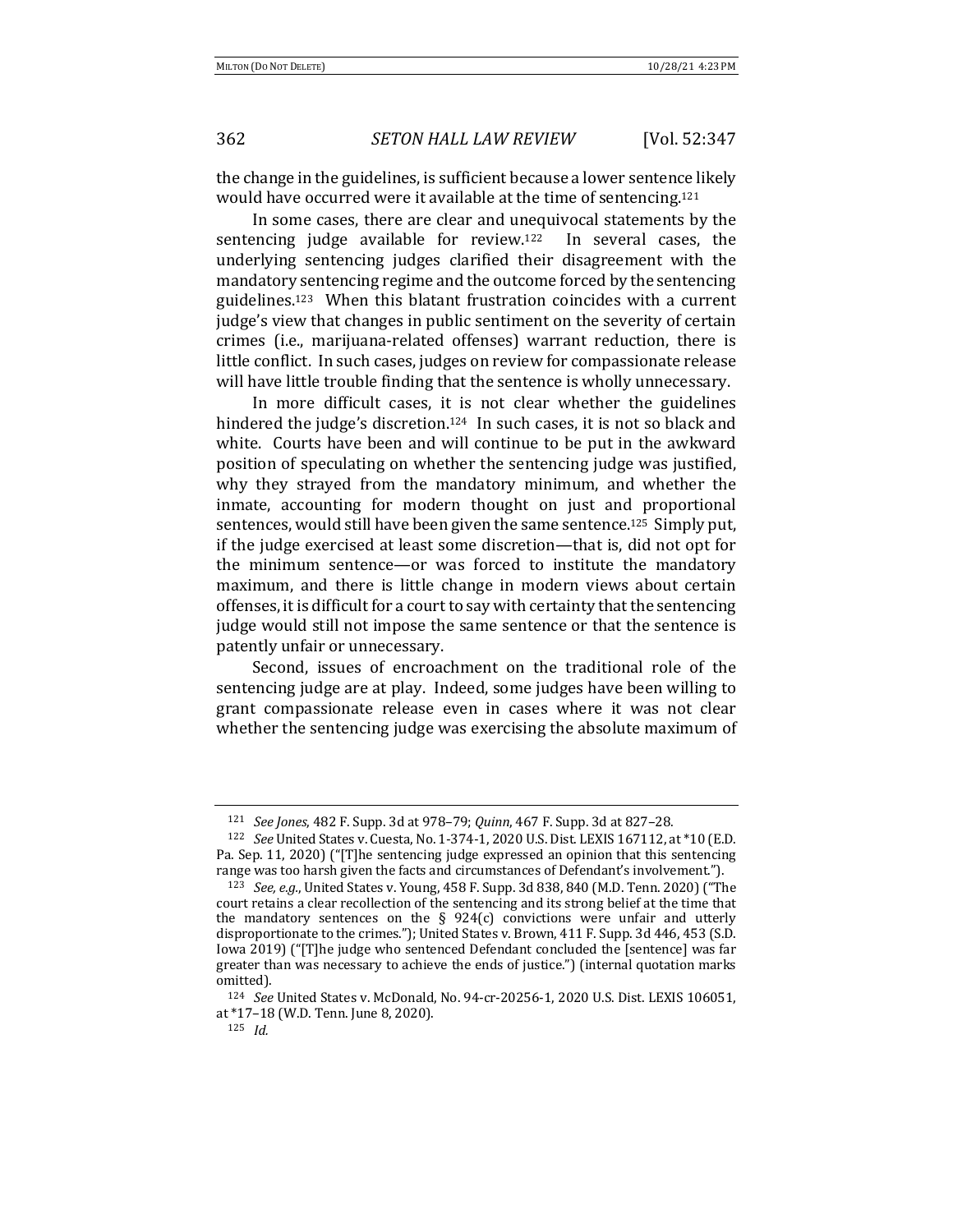their discretion under the mandatory guidelines.<sup>126</sup> Thus, some courts seem justifiably concerned about encroaching on the sentencing judge's power and questioning their sagacity.<sup>127</sup> This sort of second-guessing can fly in the face of basic principles underlying the appellate system of law. The judicial system contemplates that trial judges are, in most cases, the ultimate arbiters of fact and, thus, in the best position to determine sentencing given their proximity to the parties and the evidence.<sup>128</sup> Federal courts have stated that maxim verbatim.<sup>129</sup> Such principles are reflected in the appellate review of a sentence, where an appellate court "will only overturn a sentence that is 'arbitrary, capricious, whimsical, or manifestly unreasonable."<sup>130</sup>

Fixing compassionate release upon an inquiry of whether the sentence is unfair given a change in the sentencing regime can easily frustrate the power and deference given to sentencing judges. For one, the question of whether the sentence is patently unfair given a change in sentencing would allow courts to overturn the sentence simply because they presently find it unfair or aberrational, $131$  thus stepping on the sentencing judge's toes merely because they disagree with the outcome. Relatedly, such a loose standard is not nearly as high a bar as "arbitrary and capricious"; trial courts, then, would be afforded immense power that even appellate courts on review do not have. These problems are evident in cases where judges seem to be willing to disregard the sentence even where it is unclear whether the sentencing judge exercised maximum discretion under the pre-*Booker* guidelines.132

<sup>126</sup> *See* United States v. Vigneau, 473 F. Supp. 3d 31, 32-33, 40 (D.R.I. 2020) (granting compassionate release where defendant was originally sentenced to 365 months based on a guidelines range of 292 to 365 months and a twenty-year mandatory minimum).

<sup>127</sup> *See* United States v. Andrews, 480 F. Supp. 3d 669, 679–80 (E.D. Pa. 2020) ("[I]f the Court were permitted under the guise of compassionate release to reduce a sentence based on the Court's idiosyncratic belief that the previously imposed sentence is too long, compassionate release would ... swallow[] the general rule of finality.").

<sup>128</sup> *See* United States v. Cooper, 437 F.3d 324, 330 (3d Cir. 2006).

<sup>&</sup>lt;sup>129</sup> United States v. Alexander, 489 F. App'x 572, 578 (3d Cir. 2012) ("Mindful that the trial court [is] in the best position to determine the appropriate sentence in light of the particular circumstances of the case, we find no abuse of discretion.") (alteration in original) (internal quotation marks omitted).

<sup>130</sup> United States v. Peña, 963 F.3d 1016, 1024 (10th Cir. 2020)(quoting United States v. Sayad, 589 F.3d 1110, 1116 (10th Cir. 2009)).

<sup>&</sup>lt;sup>131</sup> *See Vigneau*, 473 F. Supp. 3d at 38 (noting that the Sentencing Guidelines are now advisory and the defendant likely would not have faced the same sentence today as in 1998).

<sup>132</sup> *Id.* at 32-33 (noting that defendant was sentenced to 365 months based on an available guidelines range of 292 to 365 months with a twenty-year mandatory minimum).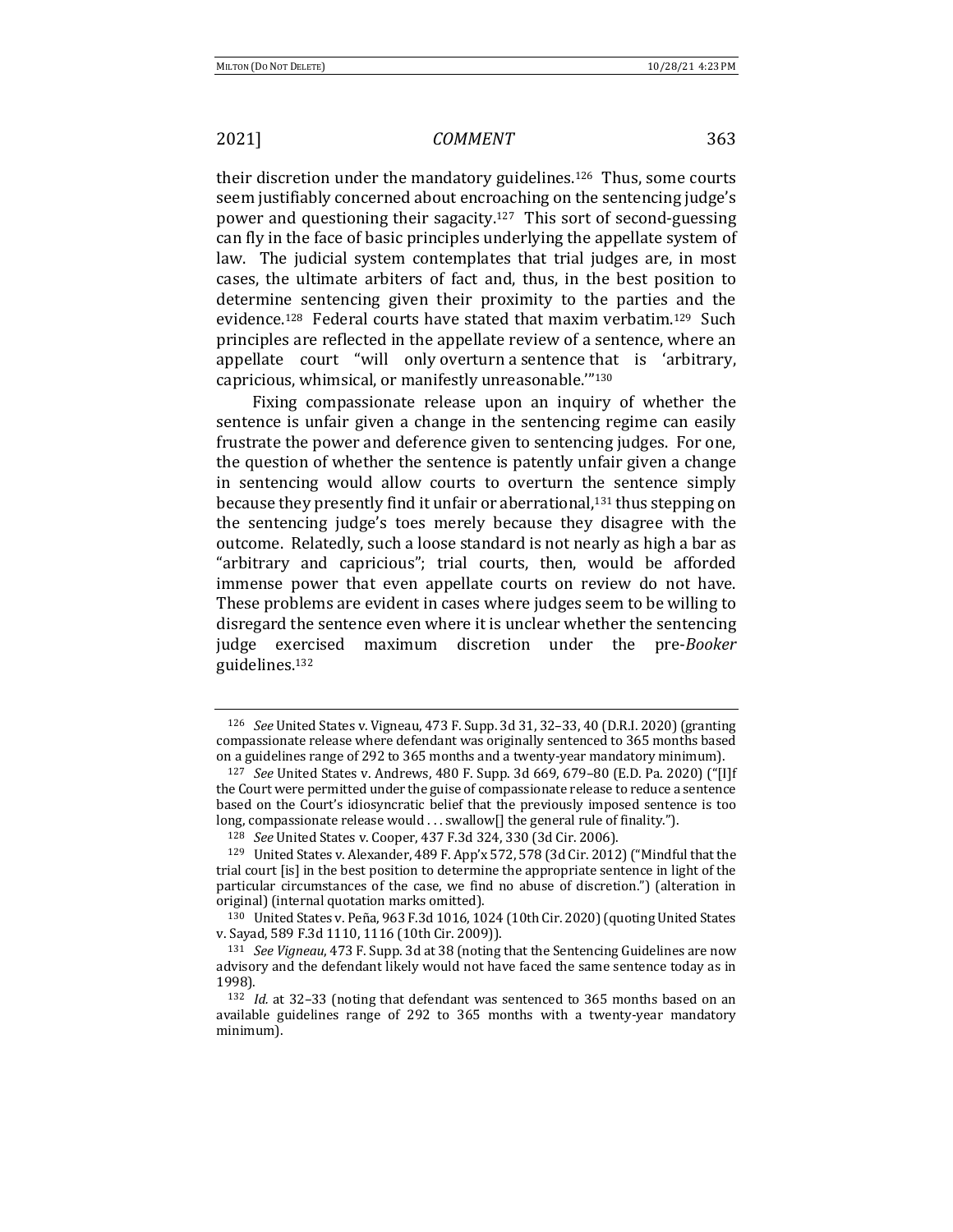Third, relying on a change in the sentencing regime as the gateway into the rest of the compassionate release inquiry essentially makes changes in sentencing retroactive—a decision often reserved to Congress. The power rests with the legislature, through the Sentencing Commission, to determine whether certain changes in sentencing are retroactive.<sup>133</sup> The Sentencing Commission's unique and unusual power has been upheld by the Supreme Court.<sup>134</sup> As some courts have noted, however, *Booker* did not make the sentencing change retroactive, and Congress did not alter that default presumption.<sup>135</sup> Allowing the judiciary to essentially resentence all those sentenced under a mandatory scheme because of *Booker* thus implicates separation of powers concerns.<sup>136</sup> If a change in the sentencing regime itself holds weight, courts risk opening the door to compassionate release to nearly every inmate sentenced before *Booker* rendered the guidelines advisory. Some courts have countered, however, that Congress did indeed contemplate retroactivity insofar as the mechanism is fundamentally a quasi-parole system that should allow review of all viable cases.<sup>137</sup>

One other, though perhaps less serious concern, is the prospect that granting release based merely on a change in sentencing does not account for a risk of recidivism. As previously mentioned, judges must look to the  $\S 3553(a)$  factors that set out certain broad sentencing goals.<sup>138</sup> Among these goals is "the need for the sentence imposed  $\dots$  to protect the public from further crimes of the defendant."<sup>139</sup> Although some prisoners were granted release in the above cases based partly on a change in sentencing, this occurred in light of a  $\S$  3553(a) analysis evidencing extremely low risks of recidivism, whether through the inmate's personal growth or the reassurances of family.<sup>140</sup> Perhaps most importantly, many of the sentences in the above cases came complete with a five-year supervised release.<sup>141</sup> Thus, judges were

<sup>141</sup> *Id.*

<sup>133</sup> 28 U.S.C. § 994(u).

<sup>134</sup> Braxton v. United States, 500 U.S. 344, 348 (1991).

<sup>135</sup> Guzman v. United States, 404 F.3d 139, 140 (2d Cir. 2005).

<sup>136</sup> United States v. Logan, No. 97-CR-0099(3) (PJS/RLE), 2021 U.S. Dist. LEXIS 64988, at \*26 (D. Minn. Apr. 1, 2021) (stating that "[t]he Eighth Circuit has held that *Apprendi* and *Booker* are not retroactively applicable.... The Court does not believe that [the defendant] should be able to use a compassionate-release request to make an 'end-run around' the Eighth Circuit's holdings.").

<sup>137</sup> *See* United States v. Vigneau, 473 F. Supp. 3d 31, 36 (D.R.I. 2020).

<sup>138</sup> Hopwood, *supra* note 50, at 107.

<sup>139</sup> 18 U.S.C. § 3553(a)(2)(C).

<sup>&</sup>lt;sup>140</sup> *See* United States v. Jones, 482 F. Supp. 3d 969, 985 (N.D. Cal. 2020); United States v. Quinn, 467 F. Supp. 3d 824, 831 (N.D. Cal. 2020).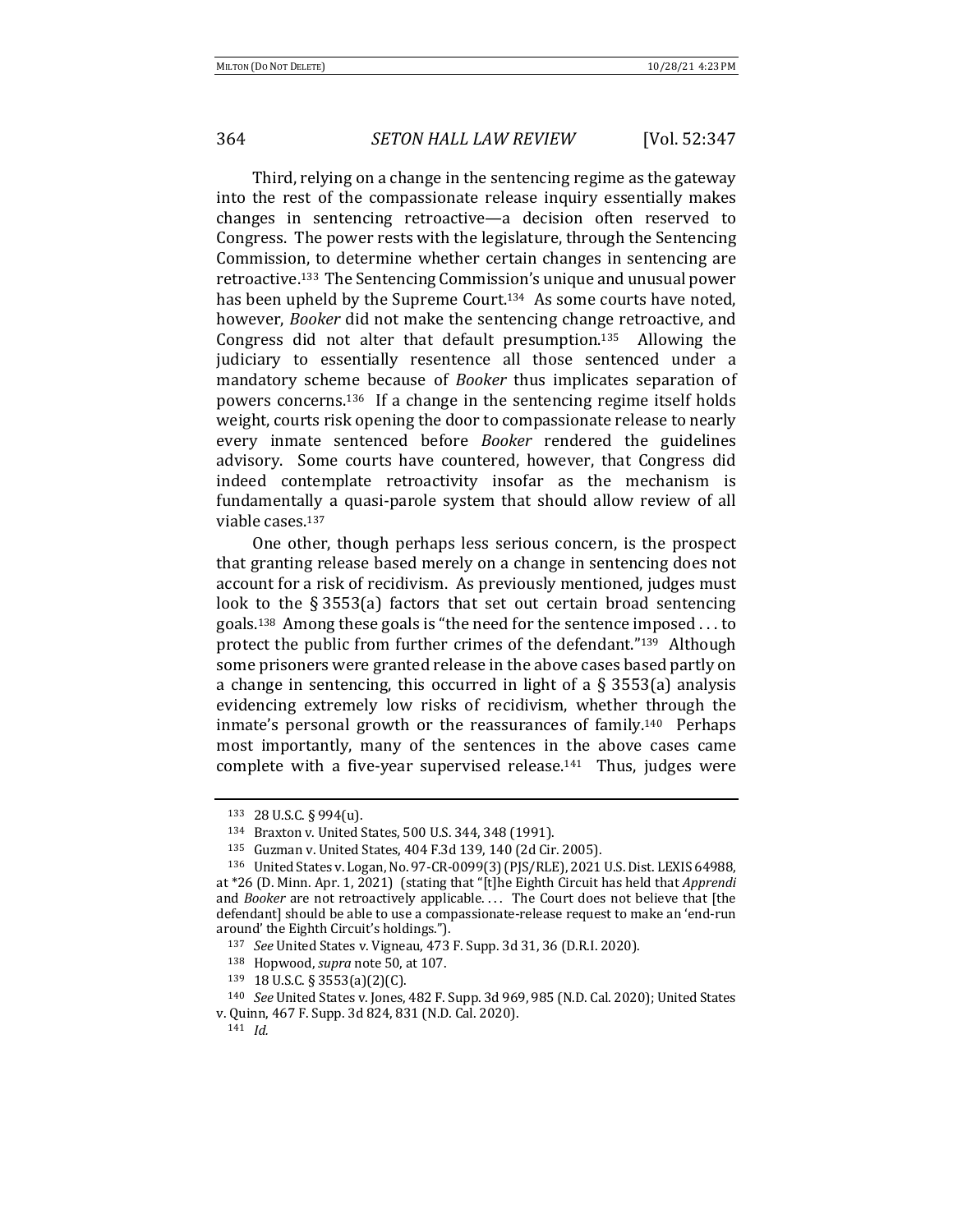given procedural assurances that this full release would be monitored and were free to speak about the loftier elements of the injustice of the original sentence while, in effect, only granting parole rather than full relief. Although a judge may, under the compassionate release provisions, impose supervised release or merely adjust the sentence,<sup>142</sup> sentencing judges may still be discernibly anxious about second guessing the trial court's determinations about the defendant's longterm risk.

# B. Lack of Fairness in Relying Strictly on Compassionate Release to *Provide Clemency*

Relying on compassionate release, as it exists now, as a major tool for granting clemency to those sentenced in the harsh pre-*Booker* world also runs against notions of fairness. Even if every pre-*Booker* inmate were given the opportunity to seek compassionate release based largely on the simple fact that they are pre-*Booker* inmates, they often must prove other extraordinary and compelling reasons for release, such as exemplary behavior, and must also satisfy the  $\S$  3553(a) factors. Yet, if the judicial consensus is that many thousands of inmates were sentenced unfairly under a dark and "draconian" mandatory regime, setting the bar for total clemency as high as "extraordinary and compelling" is patently unfair.

One reason is that pre-*Booker* inmates had little reason to aspire to such exemplary status. If such perfect rehabilitation remains a goal at all, and that is indeed a question that has long occupied much of the legal discourse,<sup>143</sup> incentives and punishment are the key tools to achieving it. Scholars and jurists have long recognized the necessity of incentives to the overall goal of recidivism reduction and rehabilitation.<sup>144</sup> The FSA itself admits as much by providing time credit hours and requiring the development of a recidivism reduction system with credits in its framework.<sup>145</sup> Unfortunately, pre-FSA, there were few incentives to engage in good behavior. First, as noted above, the federal parole system, which would grant partial clemency and monitoring, was exterminated by the Comprehensive Crime Control Act of 1984.<sup>146</sup> Such

<sup>142 18</sup> U.S.C.  $\S$  3582(c)(1)(A).

<sup>143</sup> Michael Vitiello, *Reconsidering Rehabilitation*, 65 TUL. L. REV. 1011, 1014 (1991).

<sup>144</sup> *See, e.g.*, People v. Kolzow, 746 N.E.2d 27, 28 (Ill. App. Ct. 2001) (quoting People v. Burton, 427 N.E.2d 625, 628 (Ill. App. Ct. 1981)) ("[F]elons [sentenced to the penitentiary] are in greater need of rehabilitation and need a greater incentive . . . to get them to conform their behavior to what society will accept.") (second alteration in original).

<sup>145</sup> Garrett, *supra* note 56, at 135-137.

<sup>146</sup> Hoffman, *supra* note 52, at 1-2.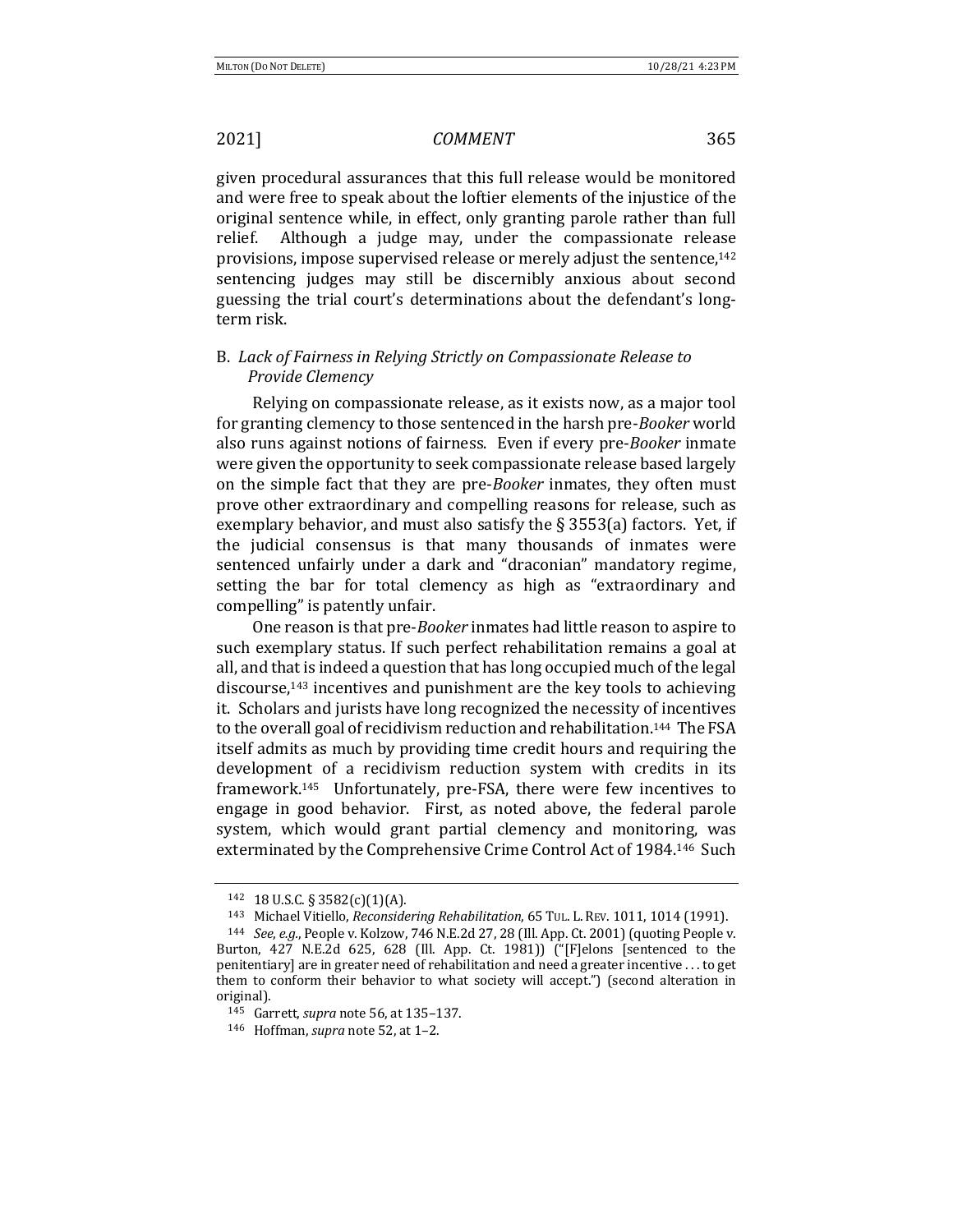a program was perhaps the largest beacon for inmates, offering tens of thousands of decisions a year.<sup>147</sup> Pre-FSA compassionate release petitions, moreover, were routinely denied by the Bureau of Prisons.<sup>148</sup> Courts have routinely noted that motions for compassionate release were rarely even filed by the bureau.<sup>149</sup> Thus, prisoners sentenced before 2006 had little hope for relief even in the face of their good work or personal growth.

If these sentences are truly unjust—or at least now considered sufficient to accomplish the goals of sentencing under Congress' modern view<sup>150</sup>—then employing such a system is unfair. Prisoners were given no incentive to demonstrate the sort of extraordinary and compelling traits that would grant release. Only those who, by their own circumstances, managed to demonstrate a clean record would be eligible for this extraordinary remedy. And because it is an extraordinary remedy, many will not be able to attain it. Compassionate release thus attempts to sort among angels and demons. There is no comparable relief for those who may be substantially capable of rehabilitation and reintroduction to society with more proactive measures, as the parole system of yore provided.

In short, relying solely on compassionate release is misplaced. It is marred by practical difficulties, and it can likely only grant relief to those who saw the light in what some may now see as an unenlightened time. Even taking into account the injustice of sentences now deemed too harsh, it cannot provide relief on those grounds unless the petitioner in question somehow managed to be exemplary, even in a time when there was little hope for relief. Nor is it a response to say that other provisions will provide the sort of complete relief that compassionate release cannot. Even the other provisions of the FSA that use "time credits" to motivate participation in recidivism reduction programs exempt nearly seventy crimes.<sup>151</sup>

### V. SECOND LOOK PROVISIONS MOVING FORWARD

As demonstrated above, courts are torn on the question of whether a change in sentencing will qualify as a gateway to obtaining the rest of the compassionate release inquiry. Any policy statement or update to the compassionate release provision moving forward should attempt to incorporate the concerns of the courts laid out above. In all likelihood,

<sup>147</sup> *Id.* at 73-75.

<sup>148</sup> Berry, *supra* note 61, at 217.

<sup>149</sup> United States v. Marks, 455 F. Supp. 3d 17, 23 (W.D.N.Y. 2020).

<sup>150</sup> *See, e.g.*, United States v. Quinn, 467 F. Supp. 3d 824, 828 (N.D. Cal. 2020).

 $151$  18 U.S.C. § 3632(d)(4)(D).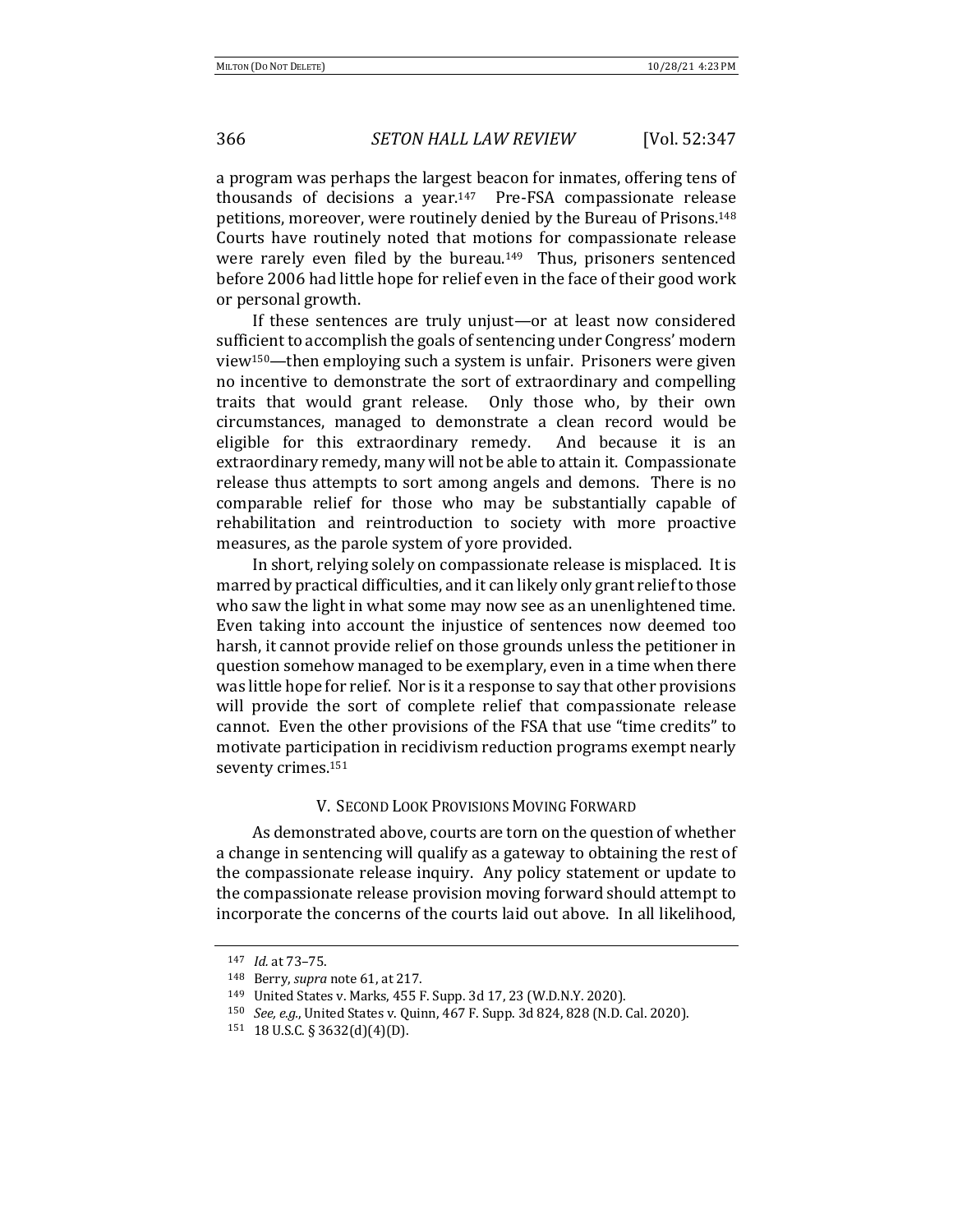any remedy to the provision itself will come from such a policy statement issued by the Sentencing Commission. There are other ways, however, in which the purposes and problems of compassionate release might be resolved and served by other means.

First, Congress might create the more comprehensive second look program that federal courts seem to imagine of compassionate release. One pending piece of legislation sponsored by Senator Cory Booker attempts to create such a system.<sup>152</sup> While still using the courts, the Second Look Act would allow courts to grant release and reduce sentences should an inmate demonstrate their readiness for reentry to society and that they do not pose a risk to the public.<sup>153</sup> The Act, in effect, could function as a quasi-parole system, $154$  and indeed seems to hold itself out as such a replacement.<sup>155</sup> In the same way that compassionate release might provide review to every pre-*Booker* inmate, the Second Look Act goes further by proposing that all inmates sentenced for more than ten years be given the ability to seek review.<sup>156</sup> Such an act still fails to address many of the concerns of the lower courts mentioned above. Questions also abound as to the efficiency of this system. One wonders whether the judiciary is equipped to handle such a volume of cases when given such broad interpretive authority, and thus whether such a blanket provision—or total retroactivity of *Booker*—would be practical. A judicial parole system may not be efficient without additional resources.

Alternatively, compassionate release could become the main sword of the judiciary, and Congress by proxy, to remedy a vast period of harsh sentencing. The gateway to the compassionate release inquiry, at least in part, could be the extraordinary and compelling reason of a vast disparity between one's sentence under the mandatory sentencing regime and current sentencing practices. There is little question that there are tools built in to the compassionate release system that would allow courts to make it a de facto parole system, such as merely reducing sentences and imposing supervised release.<sup>157</sup> Were the gateway to compassionate release thus swung wide open, courts could review every pre-*Booker* sentence, balance the inmate's history and risk with the injustices of their sentence, and impose safeguards in the form of

<sup>152</sup> Second Look Act of 2019, S. 2146, 116th Cong. (1st Sess. 2019).

<sup>153</sup> *Id.* § 3

<sup>154</sup> *Id.*

<sup>155</sup> *Id.* <sup>156</sup> *Id.* § 3

<sup>157 18</sup> U.S.C. § 3582(c)(1)(A).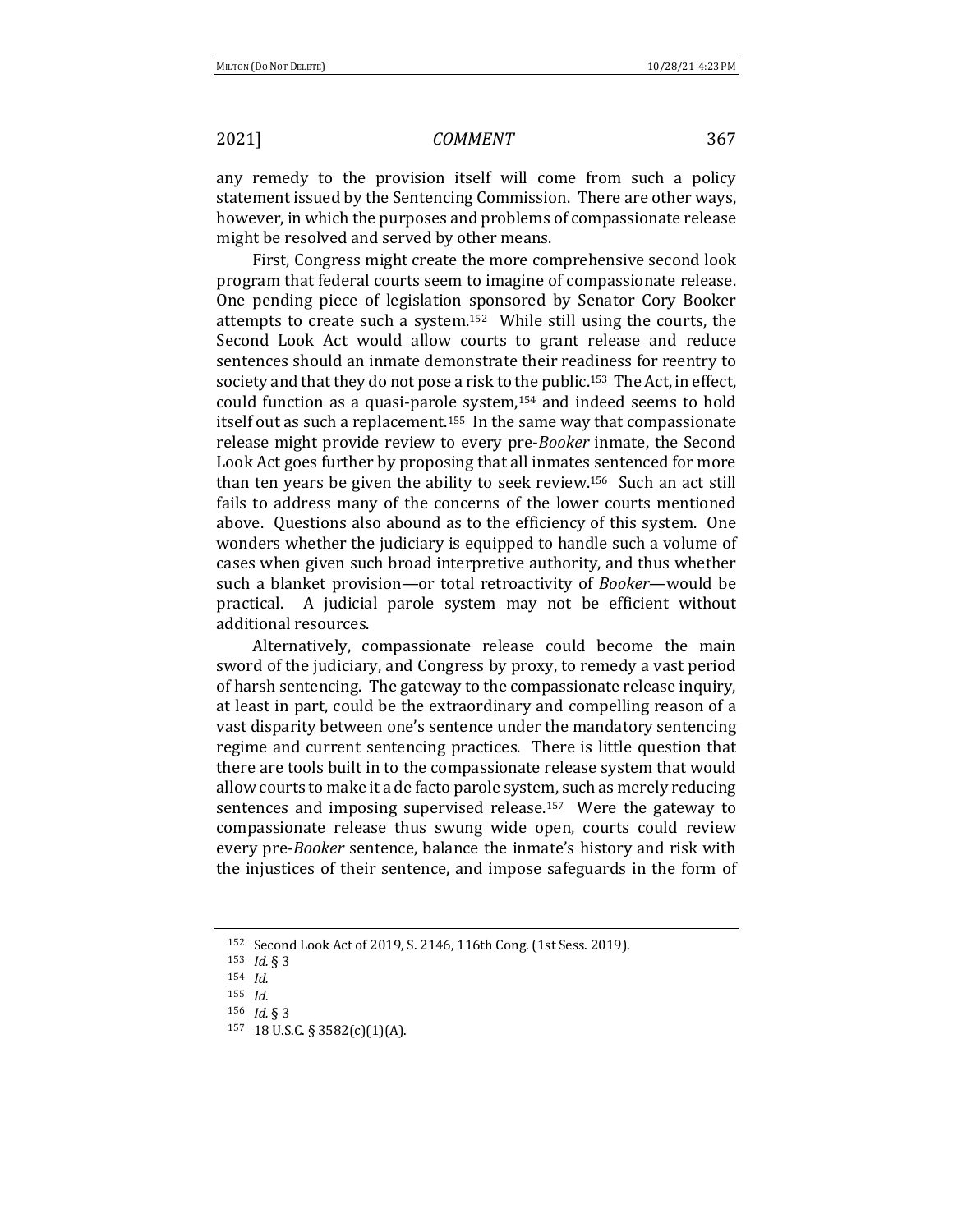supervised release in cases where there is a slight, albeit possible, risk of recidivism.

The main issue with instituting either a brand new second look scheme or allowing all pre-*Booker* inmates to seek compassionate release is administrative. Both systems would rely on the courts to execute them. In previous second look schemes, however, independent agencies and federal institutions were created to oversee the process.<sup>158</sup> This is not surprising, as second look schemes by their very name double the opportunities of inmates to seek relief and would thus double the docket load. At the same time, previous second look regimes suffered from competing problems—a high volume of cases on the one hand and virtual non-enforcement on the other.<sup>159</sup> In light of the volume of cases produced by second look schemes, prior regimes struggled to strike a balance between fairness and efficiency.

Courts are likely in the best position to oversee second chances, and compassionate release may be a proper tool for doing so. The compassionate release statute, however, requires certain per se rules or presumptions to make it both fair and easy to administer and to avoid the pitfalls of previous regimes. In deciding when and how pre-*Booker* inmates are granted compassionate release, Congress must provide clear, easily administrable rules to the judiciary while balancing the desire for a revisitation of draconian sentences with the risks of usurping the power of the trial judge. To do so, Congress should allow a change in the sentencing regime to carry weight, but condition that weight by doing three things. First, Congress should instruct courts to assume a strong rebuttable presumption *for* extraordinary and compelling reasons to anyone whose sentence is sufficiently close to the pre-*Booker* guidelines minimum. This would protect against undue usurpations of trial judge power, as it limits resentencing to situations where the sentencing judge likely would have sentenced lower had the guidelines been advisory. More importantly, it would allow those whose sentences are patently deemed "unfair" the opportunity to be released, irrespective of an unblemished record.

Second, Congress could instruct courts to presume a strong rebuttable presumption *against* extraordinary and compelling reasons to anyone sufficiently close to the mandatory maximum. This has the potential to balance concerns about overstepping sentencing judge power and disrupting basic principles underlying the appellate system with a desire for fair sentencing. Moreover, it would provide a

<sup>158</sup> Hopwood, *supra* note 50, at 91, 100–05.

<sup>159</sup> *See* Hoffman, *supra* note 52; Hopwood, *supra* note 50.